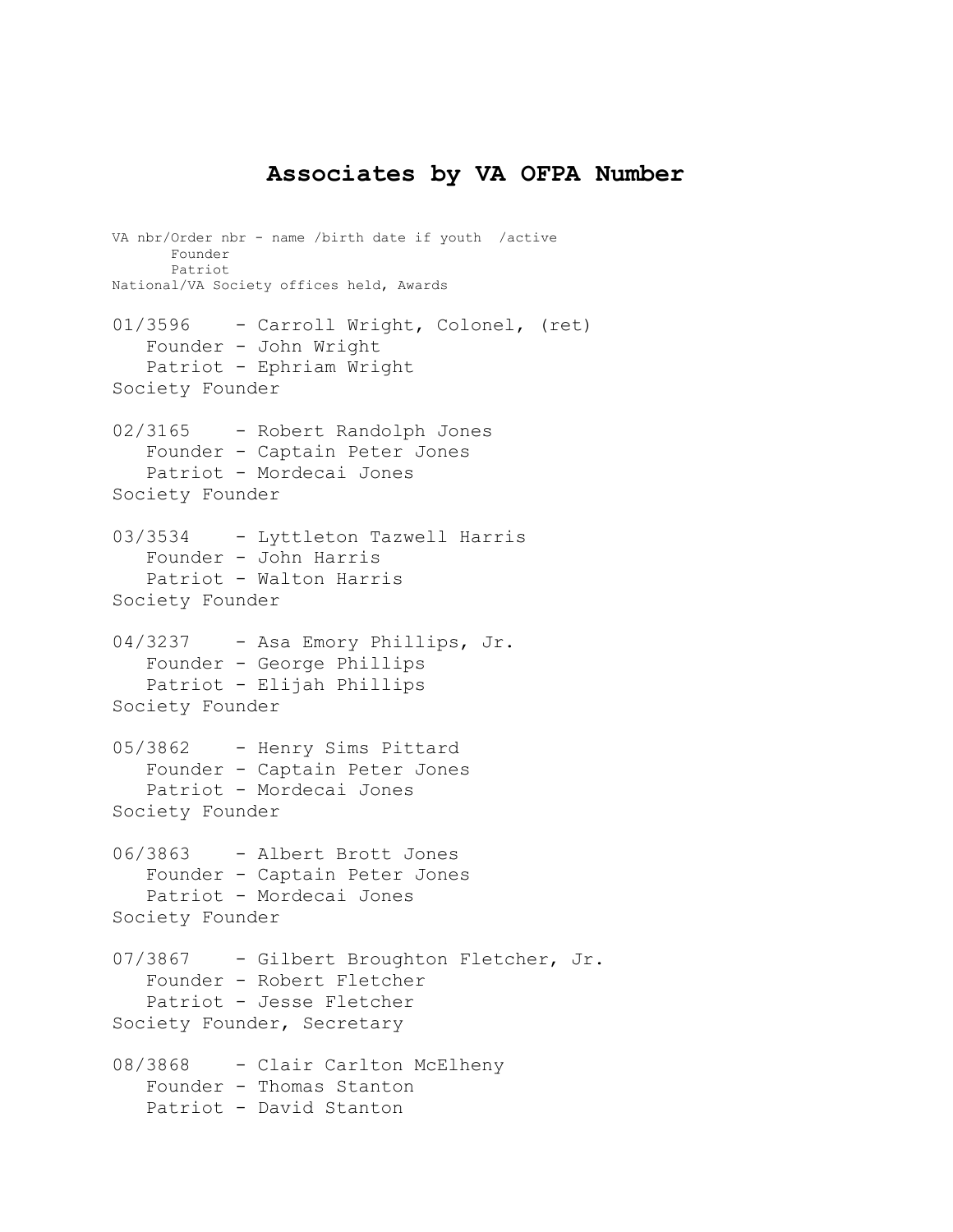Society Founder, Governor, Treasurer 09/3922 - Lawrence Whitehurst Founder - Richard Whitehurst Patriot - Joshua Whitehurst, Jonathan Whitehurst Society Founder, Registrar 10/3562 - Lyttleton Tazwell Harris, IV Founder - John Harris Patriot - Walton Harris Society Founder 11/3984 - Roland Grosvenor Eaton, Jr. Founder - James Eaton Patriot - Ebenezer Eaton Society Founder, Treasurer 12/ - not used 13/3790 - Judson Philip Mason Founder - Sampson Mason Patriot - David Mason Society Founder, Deputy Governor General, Secretary General, Governor, Deputy Governor, Registrar, Genealogist, Meritorious Service Award 14/ - not used 15/3600 - Charles Owen Johnson Founder - Clement Briggs Patriot - Lt. Michael Briggs Society Founder 16/ - not used 17/3855 - Whitney Ashbridge Founder - John Whitney Patriot - James Rex Whitney 18/3236 - Frederick Ira Ordway Founder - James Ordway Patriot - Joses Ordway Society Founder 19/3578 - Harold Benjamin Burgess Founder - William Swift Patriot - Thomas Swift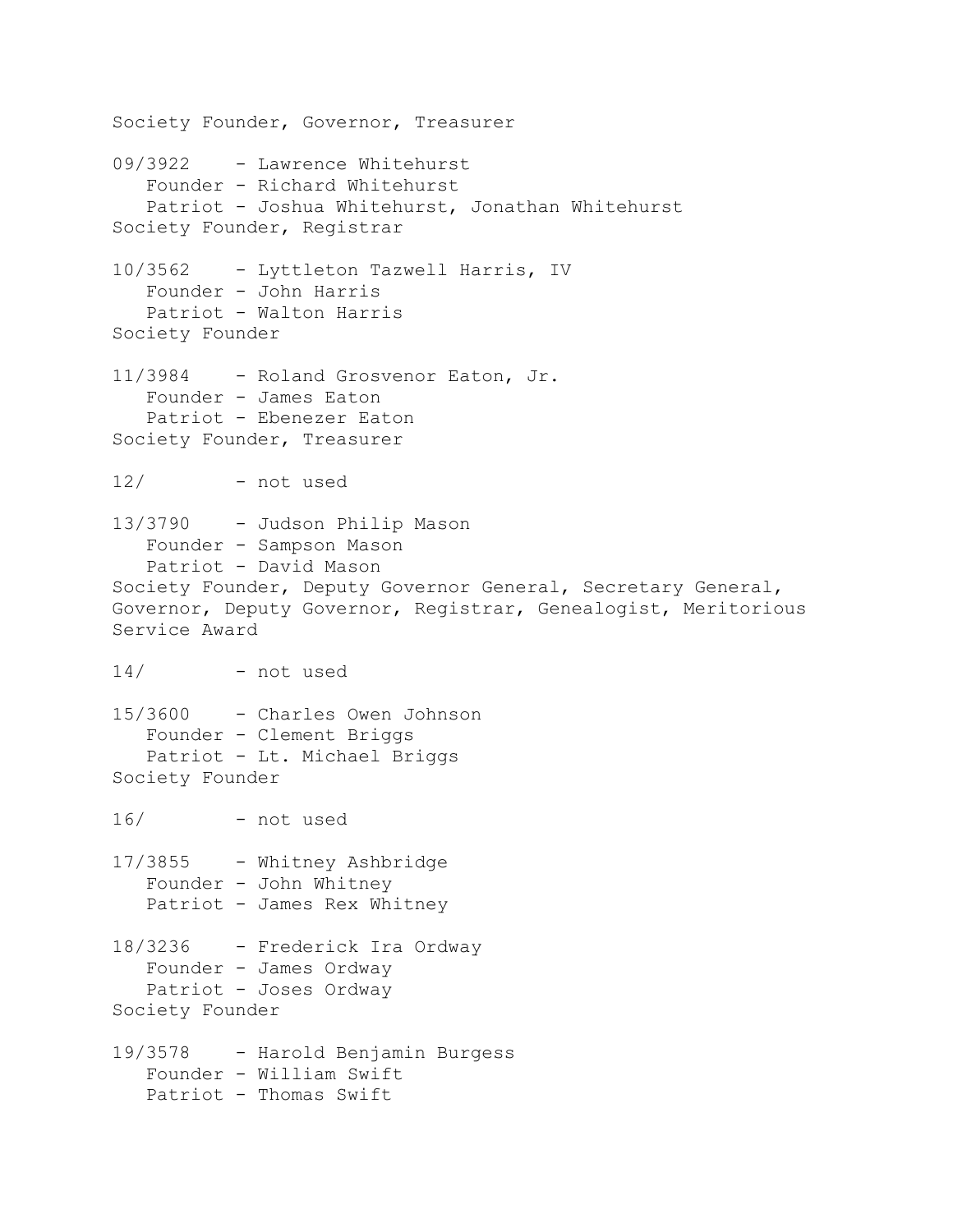Society Founder 20/2897 - Harold Walter Chandler Founder - William Chandler Patriot - Dr. Moses Chandler Society Founder 21/3865 - Robert Lodge Nash Founder - John Hoyt Patriot - Humphrey Hoyt Society Founder 22/3663 - Howard Campbell Van Arsdale Founder - Simon Jansen Van Arsdalen Patriot - Jacobus Van Arsdale (Arsdalen) Asst. Deputy Governor, Deputy Secretary 23/ - not used 24/ - not used 25/3919 - Rawley Fleet Daniel Founder - Captain Henry Fleet(e) Patriot - William Fleet Governor 26/3889 - Judson Philip Mason, Jr. /active Founder - Sampson Mason Patriot - James Mason, David Mason 27/3975 - Francis Wooden Springer Founder - Thomas Meredith Patriot - William Meredith Chaplain 28/3879 - Cyrus Abda Dolph, III Founder - Balthasar de Wolf Patriot - Abda de Wolf (Dolph) Deputy Governor 29/3947 - Harry Clifford Philbrick, Jr. Founder - Thomas Philbrick Patriot - Joseph Philbrick 30/3951 - George Dary Philbrick Founder - Thomas Philbrick Patriot - Joseph Philbrick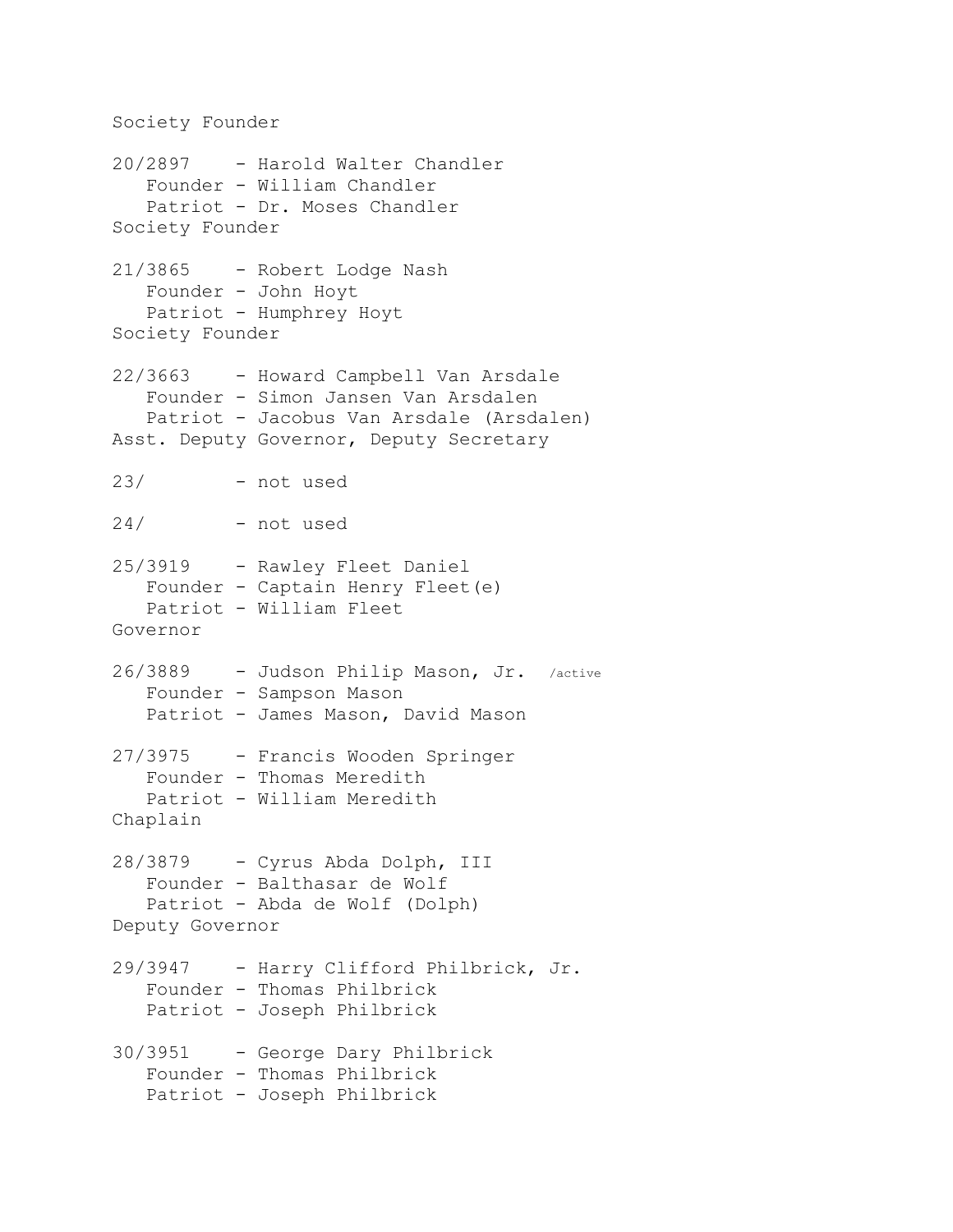31/ - not used 32/3853 - Walter Raleigh Amesbury, Jr. Founder - William Foord Patriot - William/Billy Ford 33/3923 - William Nowland Van Powell Founder - John Powell Patriot - James Powell 34/4063 - Rush Maxwell Blodget, Jr. /active Founder - Thomas & Samuel Blogget Patriot - Solomon Blodget 35/4064 - Arba Spencer Deeds Blodget passed November 2013 Founder - Thomas & Samuel Blogget Patriot - Solomon Blodget 36/4090 - Thomas Nathaniel Eaton Founder - Jonas Eaton Patriot - Ebenezer Eaton 37/3910 - William Pitt Ring, Jr. Founder - Andrew Ring Patriot - Eleaser Ring Treasurer 38/4098 - Cyrus Abda Dolph, IV /active Founder - Balthasar de Wolf Patriot - Abda de Wolf (Dolph) 39/4119 - Frederick Sasscer Gore, Capt. USN (ret) /active Founder - John Gore Patriot - Judge Obadiah Gore, Jr. Governor, Deputy Governor, Attorney General 40/4140 - Thatcher Stoddard Wood /passed 25 May 2010 Founder - Thomas B. Wood Patriot - Solomon Wood Governor, Secretary, Treasurer, Virginia Cavalier Award 2008 41/4161 - Walter Francis Thompson Founder - Thomas Thompson Patriot - Daniel Thompson 42/4162 - Herbert Linwood Tinkham, Jr.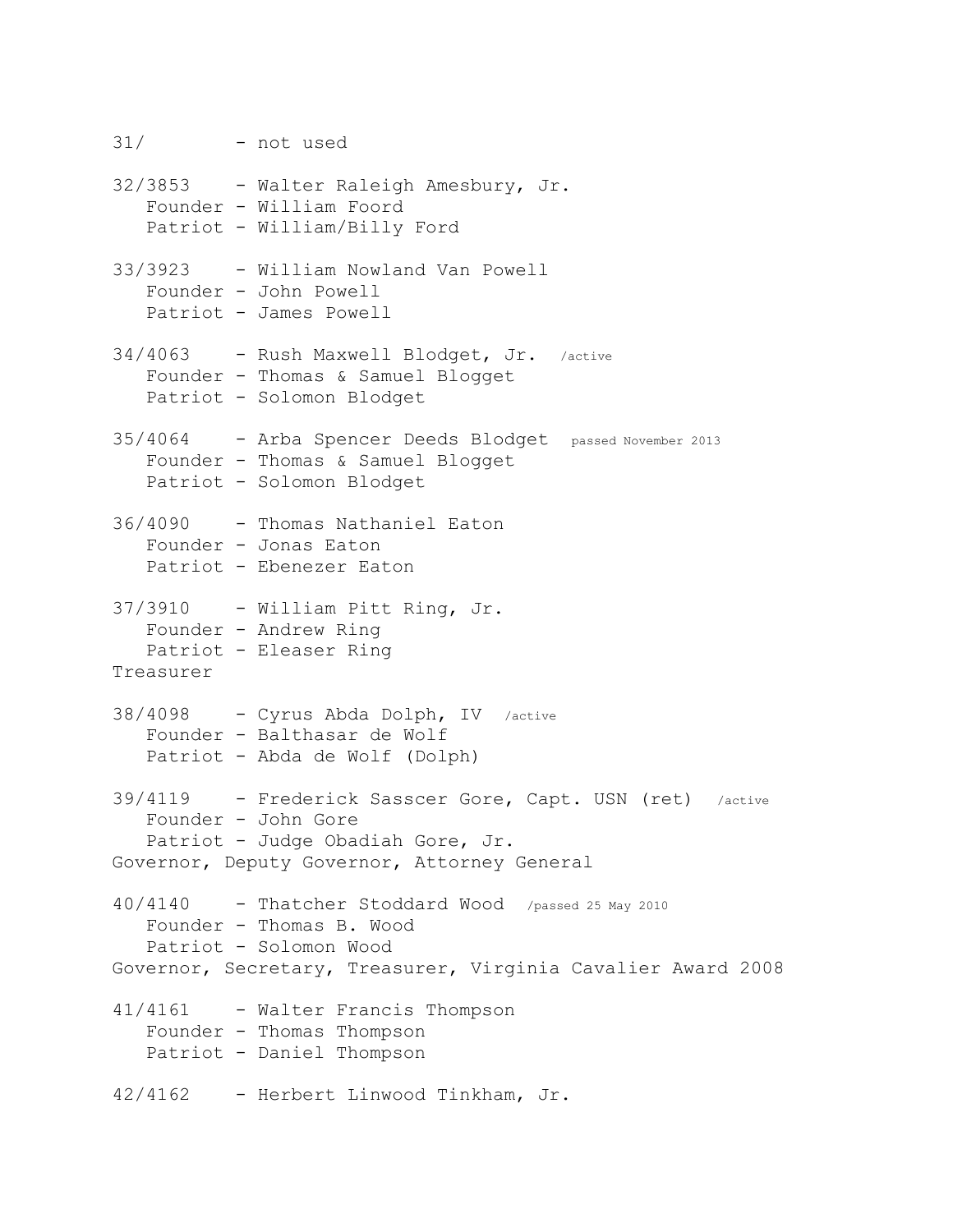Founder - Ephraim Tinkham Patriot - John Tinkham, Sr. Historian 43/4163 - Wilson H. Forbes Founder - John Branch Patriot - Nathan Branch 44/4171 - William Hale Casterline Founder - John Thoradike Patriot - Hezekiah Theradike Governor, Deputy Governor, Secretary, 45/4187 - Robert Hudson Longstreet Founder - Dirck Stoffalse Langstraat Patriot - Garret Longstreet 46/4142 - Burk Oliver Barker Founder - John Barker, Sr. Patriot - Henry Barker Governor General, Governor, Deputy Governor, Registrar, Historian, Distinguished Service Award 47/4244 - Harry Lee Barker Founder - John Barker, Sr. Patriot - Henry Barker, Jr. Registrar, 48/4245 - Glenwood Owen Barker Founder - John Barker, Sr. Patriot - Henry Barker, Jr. Secretary 49/4251 - William Wilson Wright, Colonel, USMC (ret) Founder - John Wright Patriot - Ephriam Wright Governor, Deputy Governor, Registrar 50/4271 - Harry Edward Squire /active Founder - John Barker, Sr. Patriot - Henry Barker, Jr. 51/4272 - William Byron Squire Founder - John Barker, Sr. Patriot - Henry Barker, Jr. 52/4273 - Peter Weaver Squire, Jr.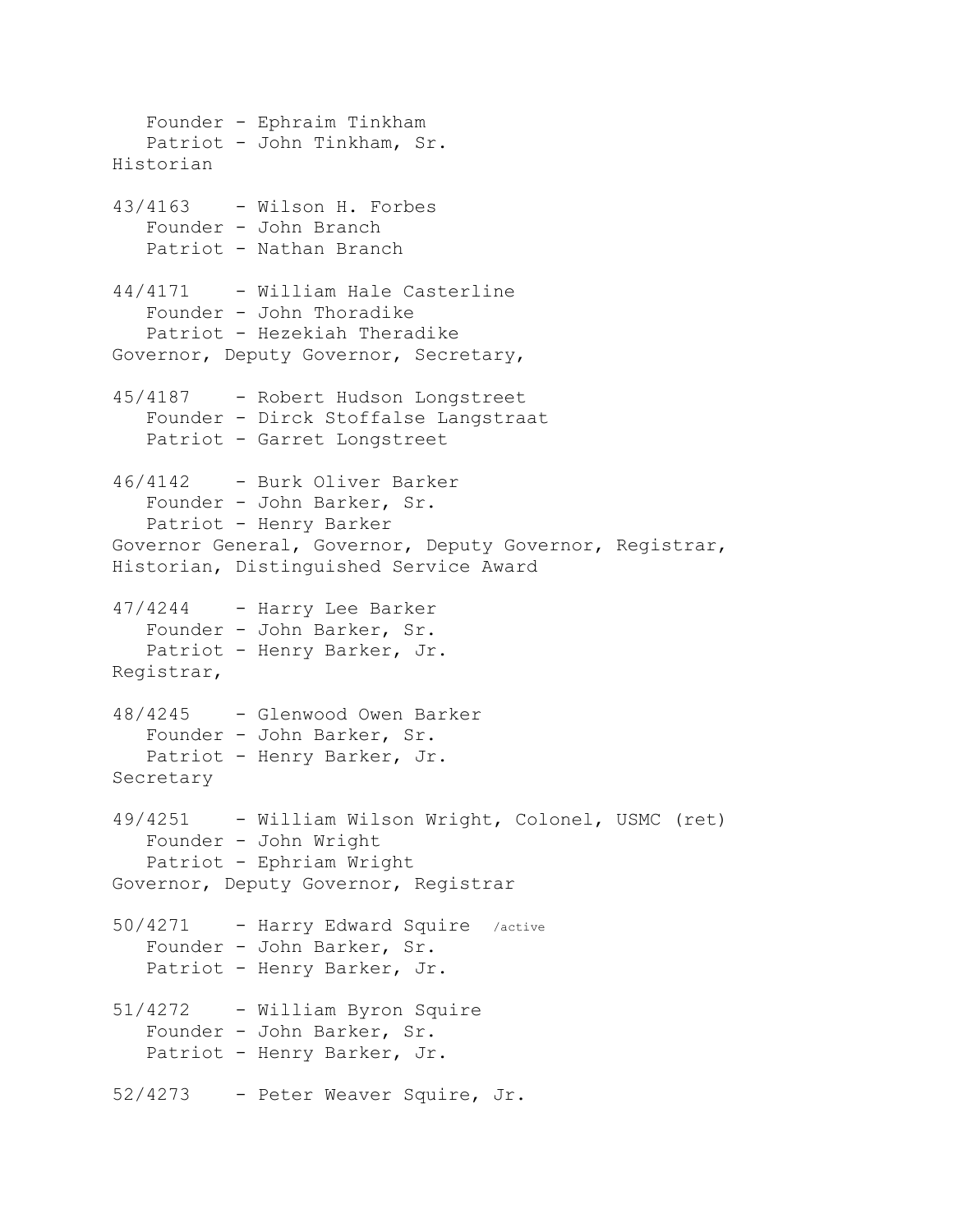Founder - John Barker, Sr. Patriot - Henry Barker, Jr. 53/4274 - Robert Hall Squire Founder - John Barker, Sr. Patriot - Henry Barker, Jr. 54/3615 - Frederick Vernon Jones /active Founder - Captain Peter Jones Patriot - Mordecai Jones 55/3622 - Robert Randolph Jones, Jr. Founder - Captain Peter Jones Patriot - Mordecai Jones 56/3431 - Cameron Farquhar MacRae, M.D. Founder - Richard Woodward Patriot - Hezekian Woodward, Sr., Hezekian Woodward, Jr. 57/4285 - James Oliver Barker /active Founder - Captain John Barker Patriot - Henry Barker 58/4286 - Durward Wilson Barker Founder - John Barker, Sr. Patriot - Henry Barker 59/4249 - Calvin Ellsworth Chunn Founder - John Chunn Patriot - Sylvester Chunn 60/4227 - Allen Barney Beverstock, Jr. Founder - Daniel Scofield Patriot - Neazer Scofield 61/4291 - Stuart O'Connor Long Founder - John Barker, Sr. Patriot - Henry Barker 62/4298 - Burke O'Connor Long Founder - John Barker, Sr. Patriot - Henry Barker, Jr. 63/4299 - John Litchfield Stoughton Founder - Thomas Stoughton Patriot - Captain Lemuel Stoughton Deputy Governor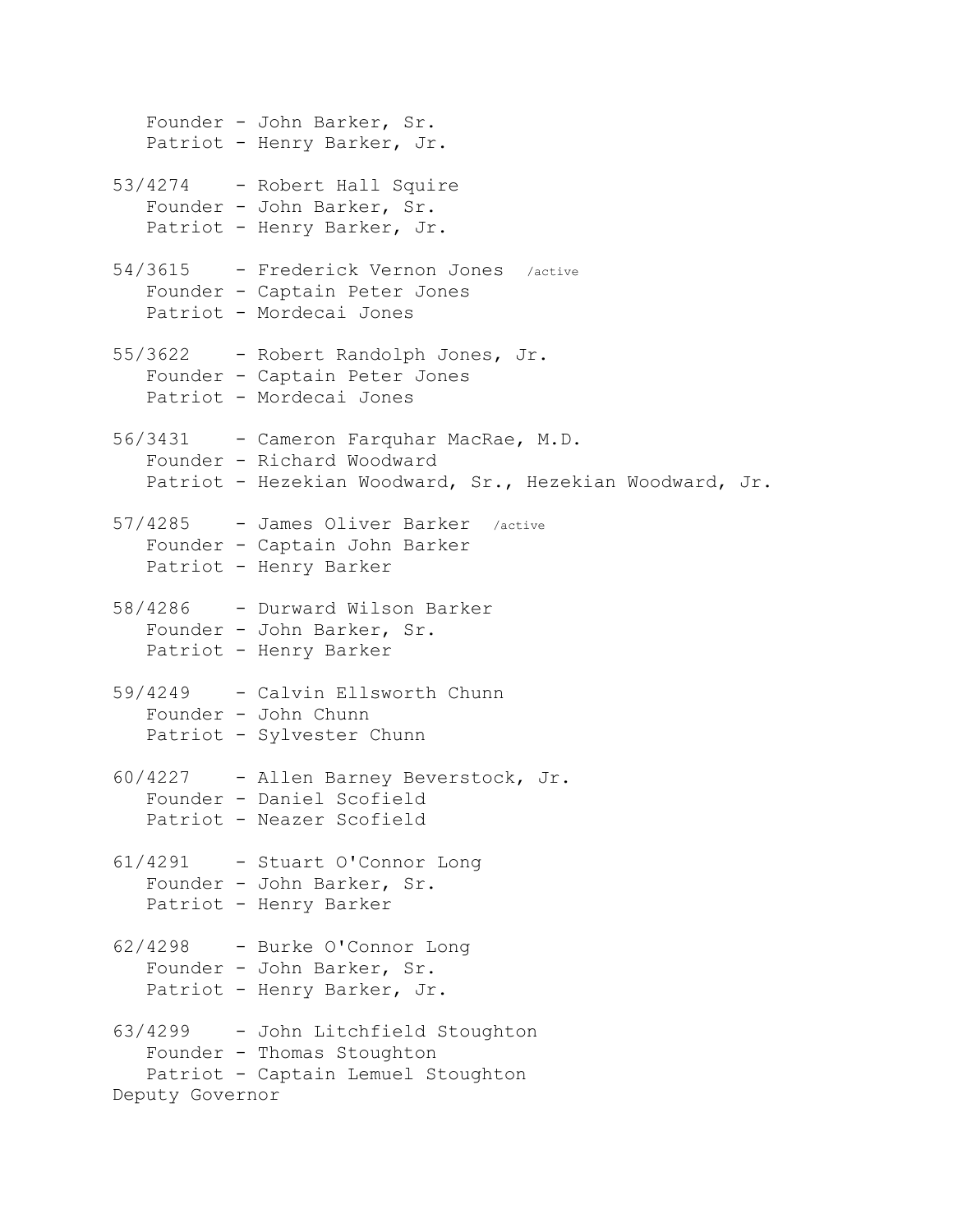64/4302 - George Soliday Orton Founder - Thomas Orton Patriot - Thomas Orton 65/4309 - Earl Dennis Barker Founder - John Barker Patriot - Henry Barker 66/4314 - Eugene Thomas Long, III Founder - John Barker, Sr. Patriot - Henry Barker, Jr. 67/4313 - Charles Moody Barker Founder - Capt. John Barker, Sr. Patriot - Henry Barker 68/4170 - Brian Llewellyn Young Founder - Vincent Young Patriot - Edwin Young 69/4374 - Rev. John Edward Crane Harris /active Founder - Roger Eastman Patriot - Joseph Eastman, John Eastman 70/4375 - Dr. John Edward Stoughton /active Founder - Ensign (Ancient) Thomas Stoughton Patriot - Col. Lamuel Stoughton 71/4376 - Peter Lamuel Stoughton Founder - Ensign (Ancient) Thomas Stoughton Patriot - Col. Lamuel Stoughton 72/4377 - Barry Litchfield Stoughton Founder - Ensign (Ancient) Thomas Stoughton Patriot - Col. Lamuel Stoughton 73/4387 - Ronald Lee Barker /active Founder - John Barker Patriot - Henry Barker, Jr. 74/4416 - Donald Edgar Lathrop Founder - Rev. John Lathrop Patriot - Hezekiah Lathrop 75/4417 - Francis Drewry Barker Founder - John Barker, Sr.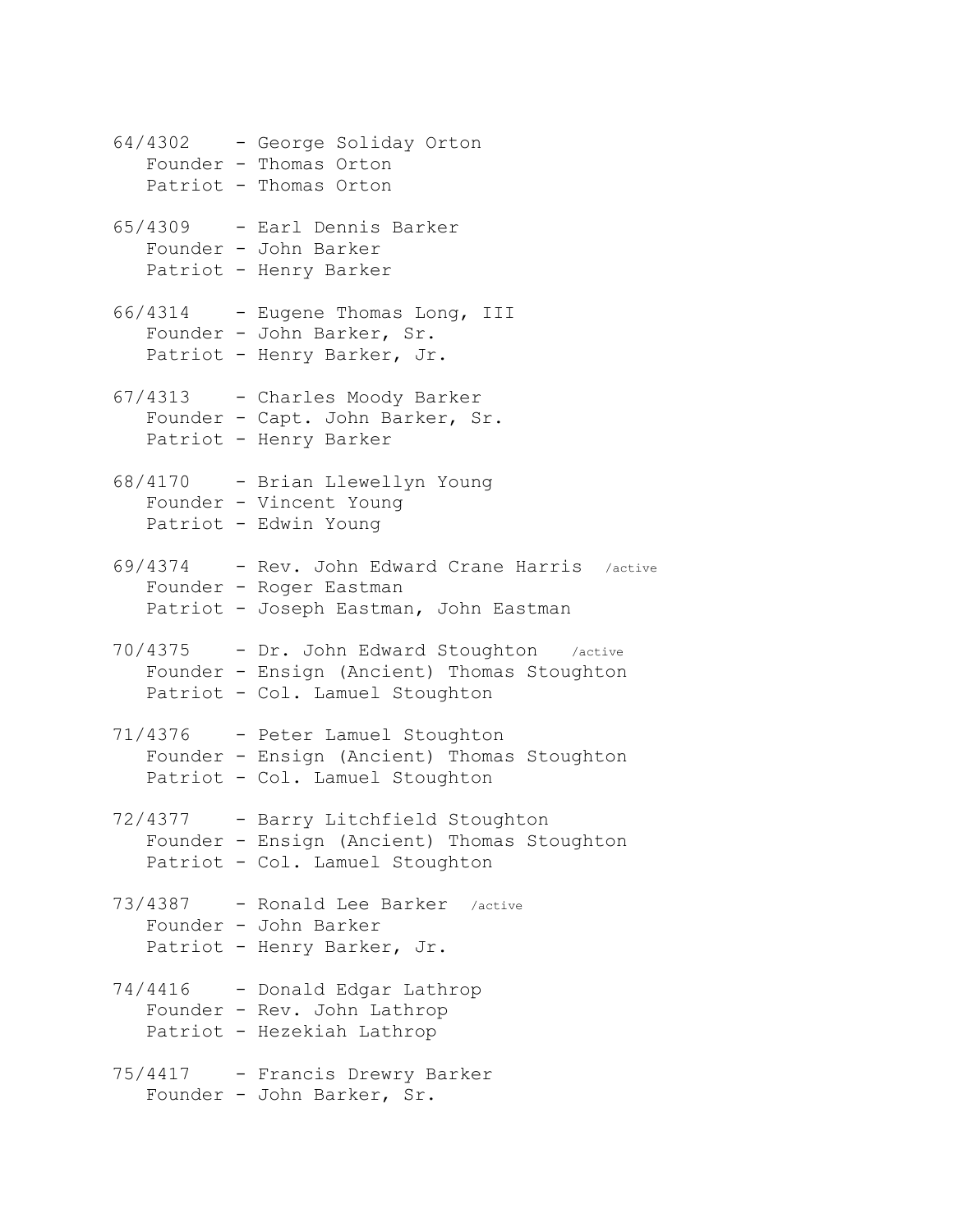Patriot - Henry Barker. Jr. 76/4422 - William Rutledge Orton II Founder - Thomas Orton Patriot - Thomas Orton 77/4421 - Thomas Graves Orton Founder - Thomas Orton Patriot - Thomas Orton 78/3985 - The Reverend Everett Francis Briggs Founder - John Briggs Patriot - James Briggs 79/4470 - Lee Scranton Harris Founder - Roger Eastman Patriot - Joseph Eastman, John Eastman 80/4073 - Conrad Payne Mook Founder - Thomas Paine Patriot - Elihu/Elihue Paine 81/ - not used 82/4175 - Braxton Harrison Tabb, Jr. Founder - Humphrey Tabb Patriot - Thomas Tabb 83/4527 - William Alling Cole active Founder - Barent Jacobsen Kool Patriot - Isaac Kool 84/4528 - Volney Higdon Rattan, Colonel (ret) /active Founder - Richard Higdon Patriot - John Higdon Deputy Governor General, Secretary General, Governor, Secretary, Treasurer, Distinguished Service Award, Meritorious Service Award, Virginia Cavalier Award 2010 85/4596 - Caleb Pickens Crosby Founder - Daniel Crosby Patriot - Uriel Crosby 86/4599 - Lake Erie High, Jr. Founder - Thomas High Patriot - Gardner High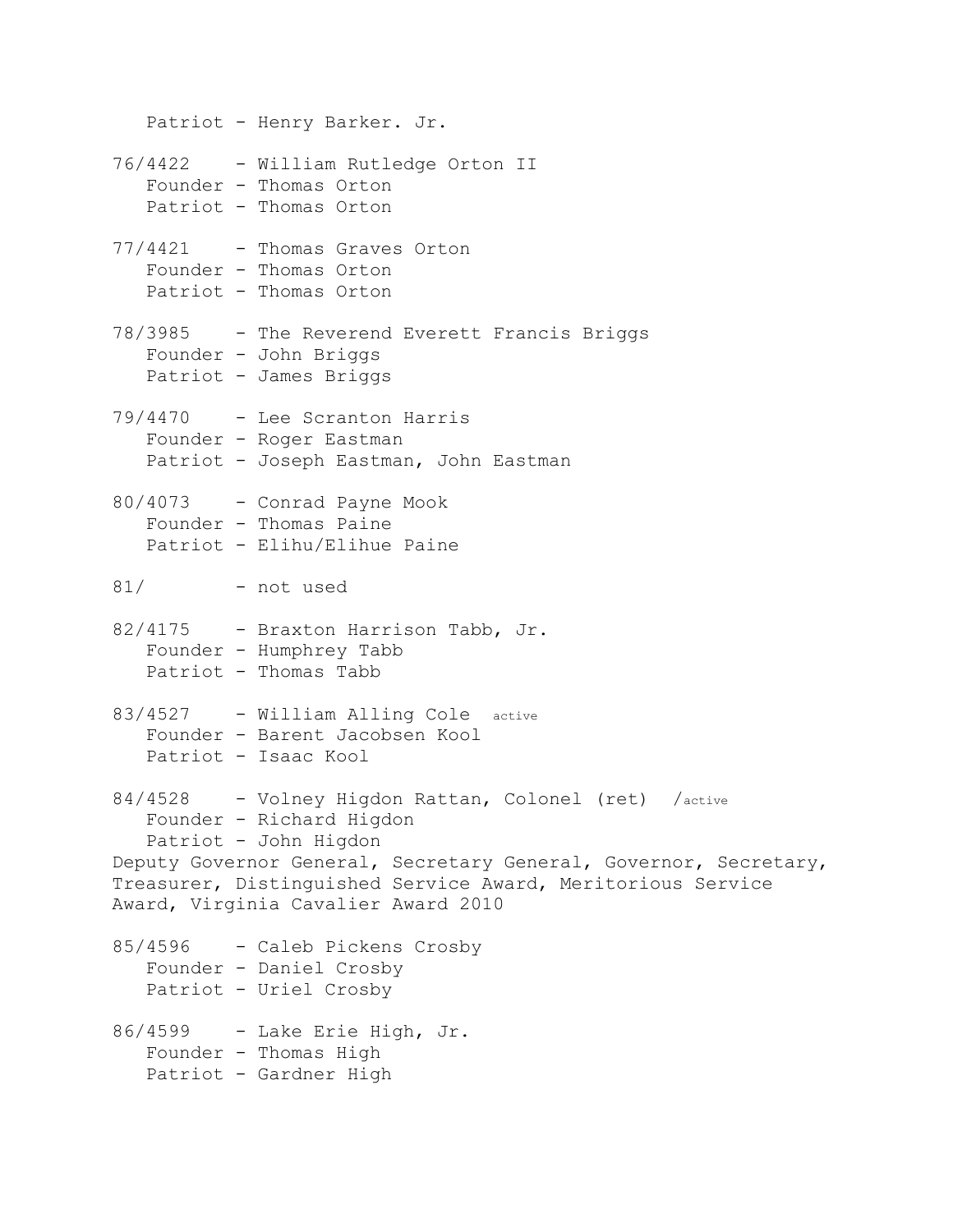87/ - not used 88/ - not used  $89/4614$  - John Tabb Walke Founder - Humphrey Tabb Patriot - Thomas Tabb 90/4630 - Gordon Van der Veer Bond Founder - Robert Bond Patriot - Elihu Bond I Governor, Deputy Governor, Treasurer, Registrar 91/4637 - Hampton Pierson Howell, Jr. Founder - Edward Howell Patriot - John Howell 92/4631 - Cabell Mayo Tabb, Jr. /active Founder - Humphrey Tabb Patriot - Thomas Tabb 93/ - not used 94/ - not used 95/4638 - John Abernathy Marks Founder - Robert Abernathy Patriot - John Abernathy 96/4707 - David Page Barker /active Founder - John Barker Patriot - Henry Barker 97/4659 - Thomas Wallace Taylor Founder - James Taylor Patriot - Richard Taylor 98/4753 - Silas Gilbert Allen, Jr. Founder - George Allen Patriot - James Allen 99/4763 - Ruskin Parker Arnold Founder - Thomas Parker Patriot - Captain Timothy Parker, Jr. 100/4771 - Robert Henry Starrett Founder - Moses Paine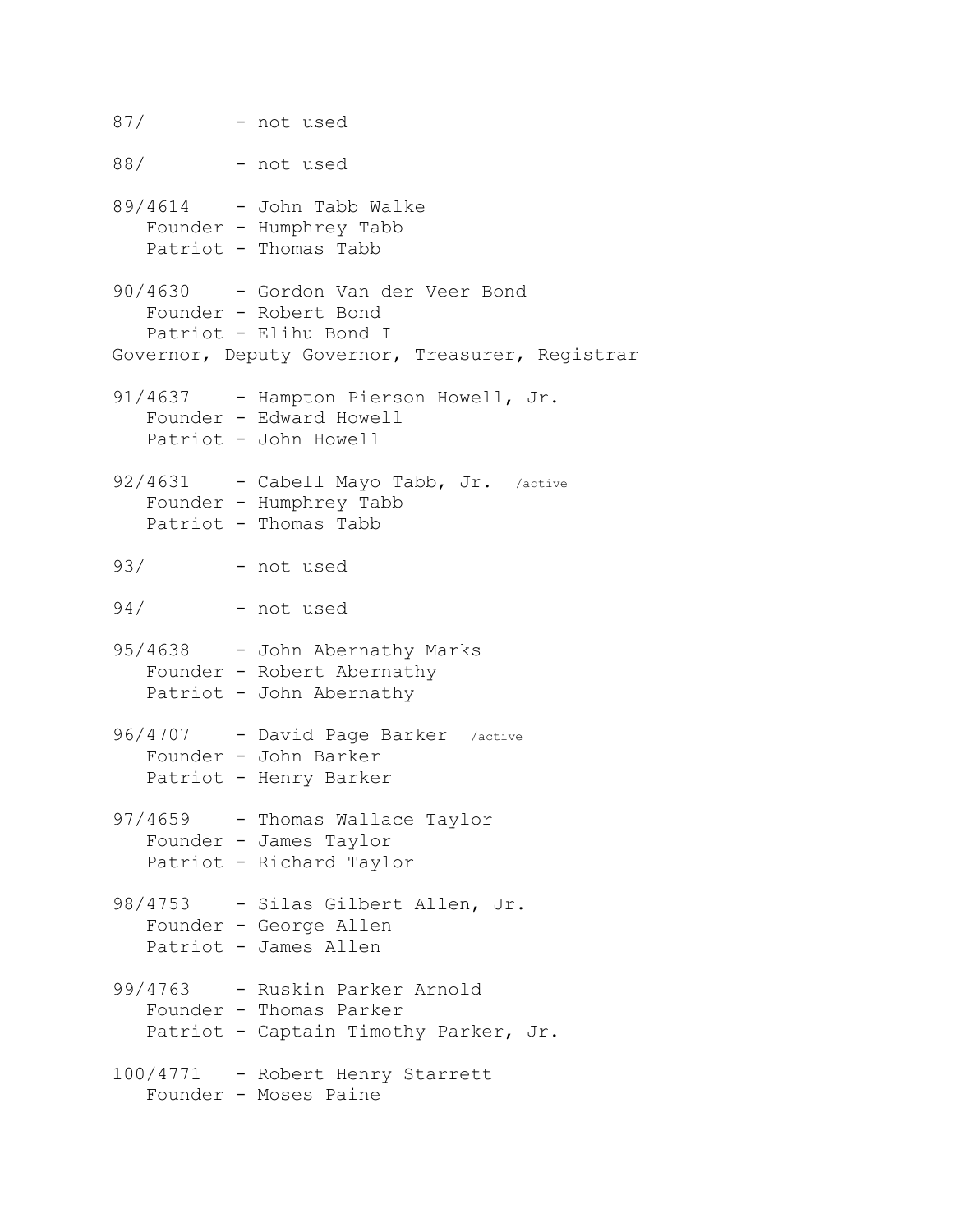Patriot - Seth Paine (Payne) Governor, Deputy Governor, Treasurer 101/4772 - Homer Franklin Dean Founder - Lawrence Dameron Patriot - Lazarus Damron 102/4803 - Herbert Stetson Tinkham /active Founder - Ephraim Tinkham Patriot - John Tinkham, Jr. 103/4825 - Donnel Jerome Hubbard /active Founder - George Hubbard Patriot - Peter Hubbard Registrar General, Deputy Secretary General, Governor, Secretary, Registrar, Meritorious Service Award 104/4844 - Grant Earl Mouser, III Founder - John Shethar Patriot - John Shethar 105/4846 - William Alexander Diman Founder - Thomas Diament Patriot - Joseph Diman 106/4854 - Christopher Lee Hubbard /active Founder - George Hubbard Patriot - Peter Hubbard Treasurer 107/4855 - Scott Alexander Long /active Founder - John Barker, Sr. Patriot - Henry Barker, Jr. 108/4857 - William Howard Mossburg Founder - Cornelis Evertsz Wynkoop Patriot - Cornelius Wynkoop Treasurer 109/4885 - Theodore David Wallsteadt Founder - Abraham Morrill Patriot - Nathaniel Morrill Chaplain 110/4894 - Gregory Homer Schwarz Founder - Rice Edwards Patriot - Ebenezer Edwards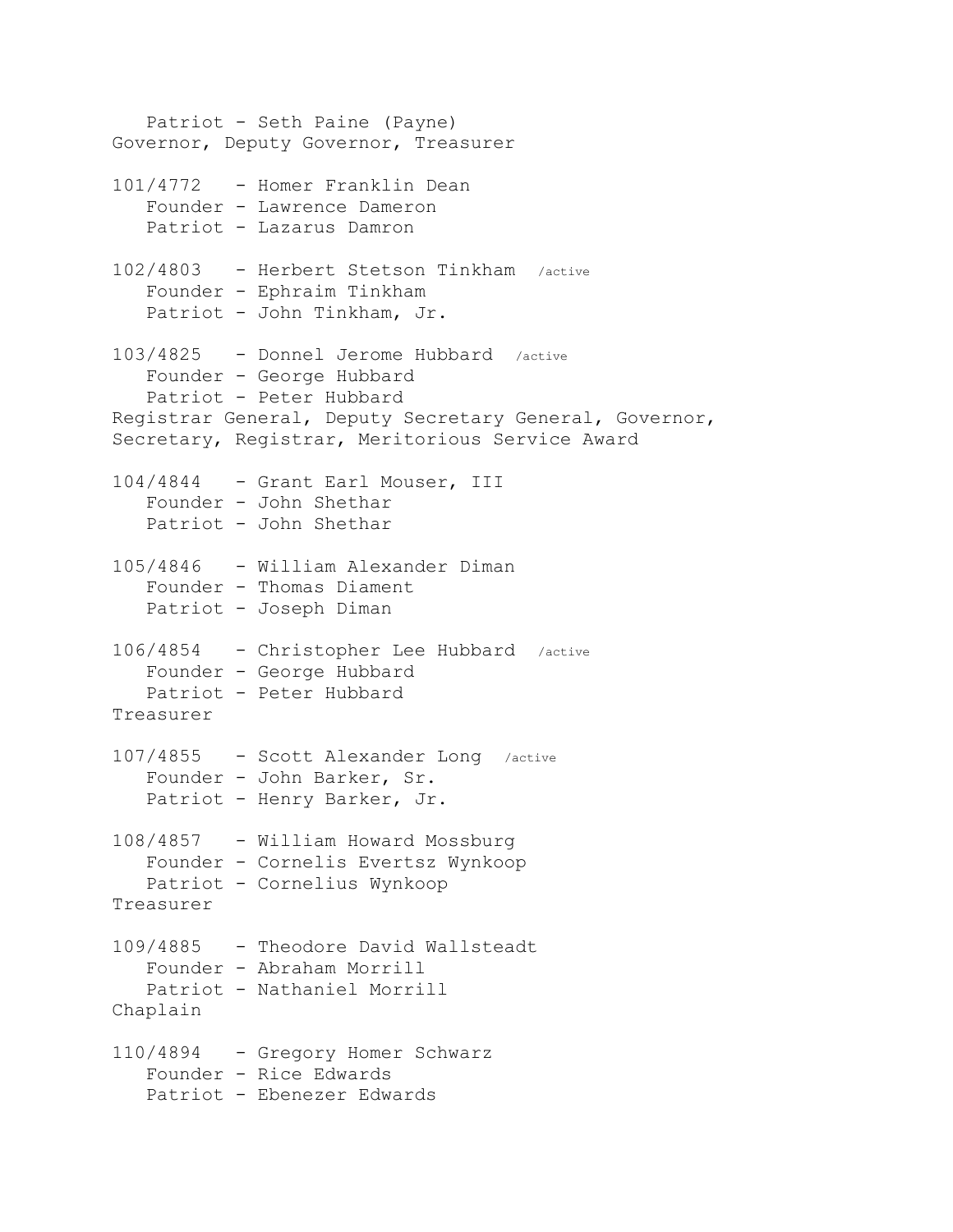111/4895 - Jeffrey John Schwarz Founder - Rice Edwards Patriot - Ebenezer Edwards 112/4909 - Durward Wilson Barker, Jr. Founder - John Barker, Sr. Patriot - Henry Barker 113/4910 - Donald Elbridge Dye, Jr. Founder - Laurens Duyts Patriot - Daniel Dye Registrar 114/4959 - Glenwood Whitfield Barker Founder - John Barker, Sr. Patriot - Henry Barker, Jr. 115/4979 - Samuel C. Redd Founder - Colonel William Claiborne Patriot - Bullar Claiborne 116/4986 - Frederick Nicholson Barker, Jr. passed 2009 Founder - John Barker, Sr. Patriot - Henry Barker 117/5019 - Truman Handy Newberry, II Founder - Thomas Newberry Patriot - Captain Amasa Newberry 118/4954 - Alan Porter Sullivan, Jr. Founder - Robert Junkins Patriot - John Junkins 119/5029 - James John Wheaton Founder - Robert Wheaton Patriot - Jonathan Wheaton 120/5038 - Eugene Allen Walker /active Founder - Samuel Walker, Sr. Patriot - Timothy Walker 121/5054 - Harry Coleman Redd, III /active Founder - Colonel William Claiborne Patriot - Major Bullar Claiborne 122/3571 - Richard Everett Whitson, Jr.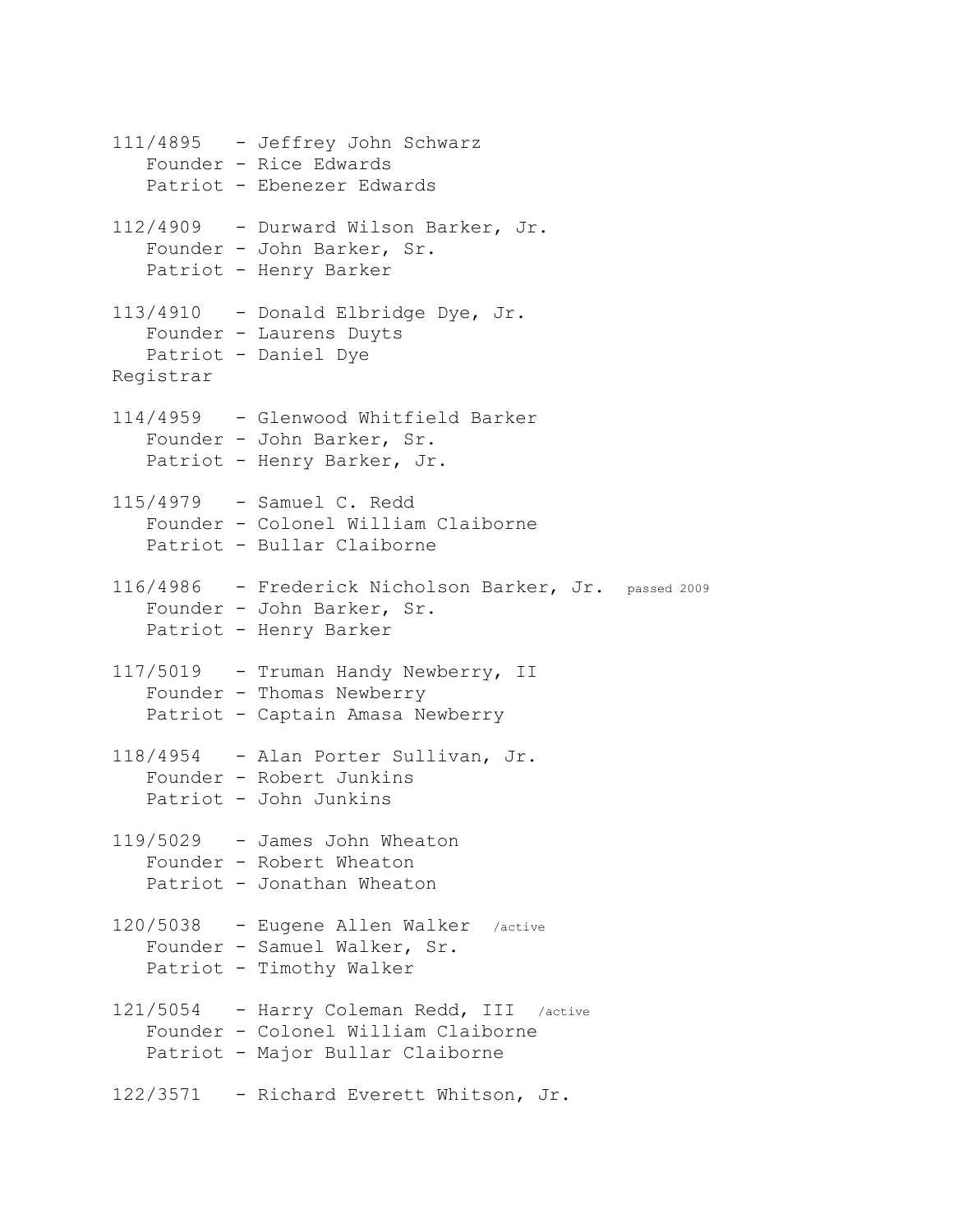Founder - Henry Whitson Patriot - Richard Whitson Treasurer 123/5088 - Robert Bond Synder Founder - Robert Bond Patriot - Elihu Bond I 124/5087 - Daniel Clark Snyder Founder - Robert Bond Patriot - Elihu Bond I 125/5089 - Donald Bond Snyder (born 1991) Founder - Robert Bond Patriot - Elihu Bond I 126/5099 - Richard Stephen Austin Founder - John Austin Patriot - Joel Austin 127/5169 - Roger Hillersdon Wigg Kirby /active Founder - Thomas Kirby Patriot - Captain William Kirby 128/3573 - James Lewis Kirby, Jr. /active Founder - Thomas Kirbye Patriot - Captain William Kirby 129/5181 - Wade Howard Osborne Kirby /active Founder - Thomas Kirby Patriot - Captain William Kirby 130/5173 - Russell Cecil Scott /active Founder - Christopher Branch Patriot - Captain Benjamin Branch Chaplain 131/3630 - Richard Raymond, III /active Founder - Richard Raymond Patriot - Nathaniel Raymond 132/5306 - John Haynes Newman, Jr. /active Founder - Thomas Newman Patriot - Edmund Newman 133/5293 - Charles Travis Rattan /active Founder - Richard Higdon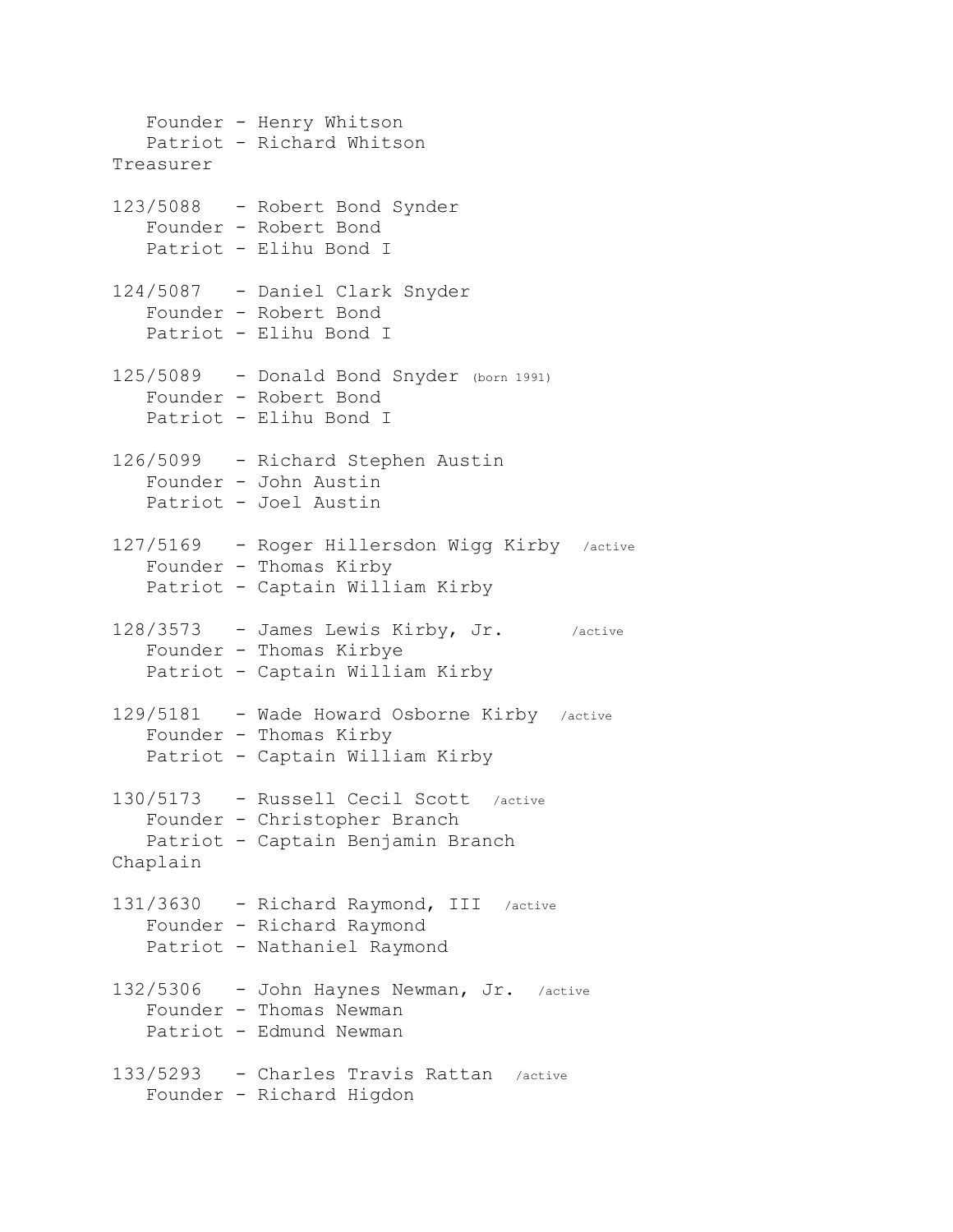Patriot - John Higdon 134/5211 - Donald Eugene Prescott Founder - John Prescott Patriot - Ebenezer Prescott 135/5313 - Robert Barton Welden Founder - Gabriel Whelden Patriot - David Whelden (Welden) 136/5333 - Frederic Robert Scott, III Founder - Christopher Branch Patriot - Captain Benjamin Branch 137/5340 - William Norwood Scott /active Founder - Christopher Branch Patriot - Captain Benjamin Branch 138/5349 - Daniel Churchman Warren, MD active Founder - Thomas Warren Patriot - William Warren Governor, Secretary, Secretary General, Governor General 139/5370 - Arthur Duhaime Batten Founder - Thomas White Patriot - Ebenezer White Governor, Secretary 140/5378 - Richard Volney Rattan /active Founder - Richard Higdon Patriot - John Higdon 141/5379 - Richard Travis Rattan /born <sup>1998</sup> Founder - Richard Higdon Patriot - John Higdon 142/5355 - Wayne Magruder Lummis Founder - Mareen Duvall Patriot - William Duvall 143/5396 - Donald Wayne Moore /active Founder - Edmund Moore Patriot - Tully Moore Secretary, Treasurer 144/5403 - Jon Pelot Curtius Founder - Richard Curtice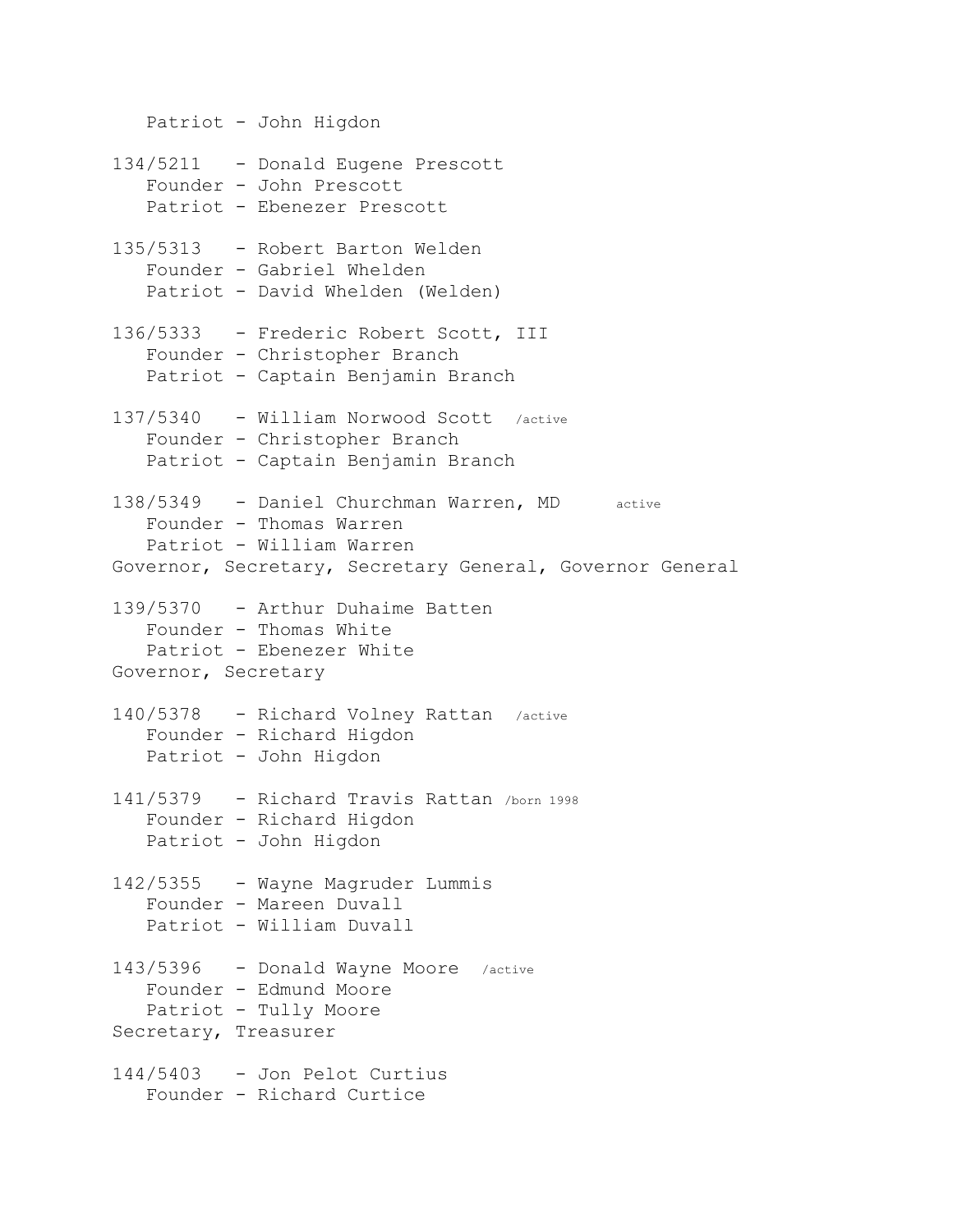Patriot - Nathaniel Curtice 145/5435 - Christopher Churchman Warren Founder - Thomas Warren Patriot - William Thomas Warren 146/5436 - Colonel (ret) Ray Edwin Frye, Jr. /active Founder – John Ffrie Patriot – Samuel Frye, Esquire 147/4668 - Charles Kellogg Field, III Founder – Christopher Comstock Patriot – Benajah Strong Comstock Registrar General, Distinguished Service Medal 148/5459 - Robert Ralsey Davenport Founder – Rev. John Davenport Patriot – John Davenport 149/5470 - William Lee Simpson, III /active Founder – Gabriel Welden Patriot – David Whelden (Weiden) 150/5506 - Jei-Brandon Lamar Benz /active Founder – George Hubbard Patriot – Peter Hubbard 151/5520 - William Joseph Osterholt, II Founder – Edward Frisbee (Frisbye) Patriot – John Frisbie 152/5530 - George Yeardley Scarborough passed July 28, 2013 Founder – Captain Edmund Scarborough Patriot – Americus Scarborough 153/5535 - Steven Bart Jones /active Founder – George Geer Patriot – Roger Geer 154/5554 - Edmund Lee Scarborough Founder – Captain Edmund Scarborough Patriot – Americus Scarborough 155/5556 - Jack King Westbrook. Col. (ret) /active Founder – Robert King Patriot – John King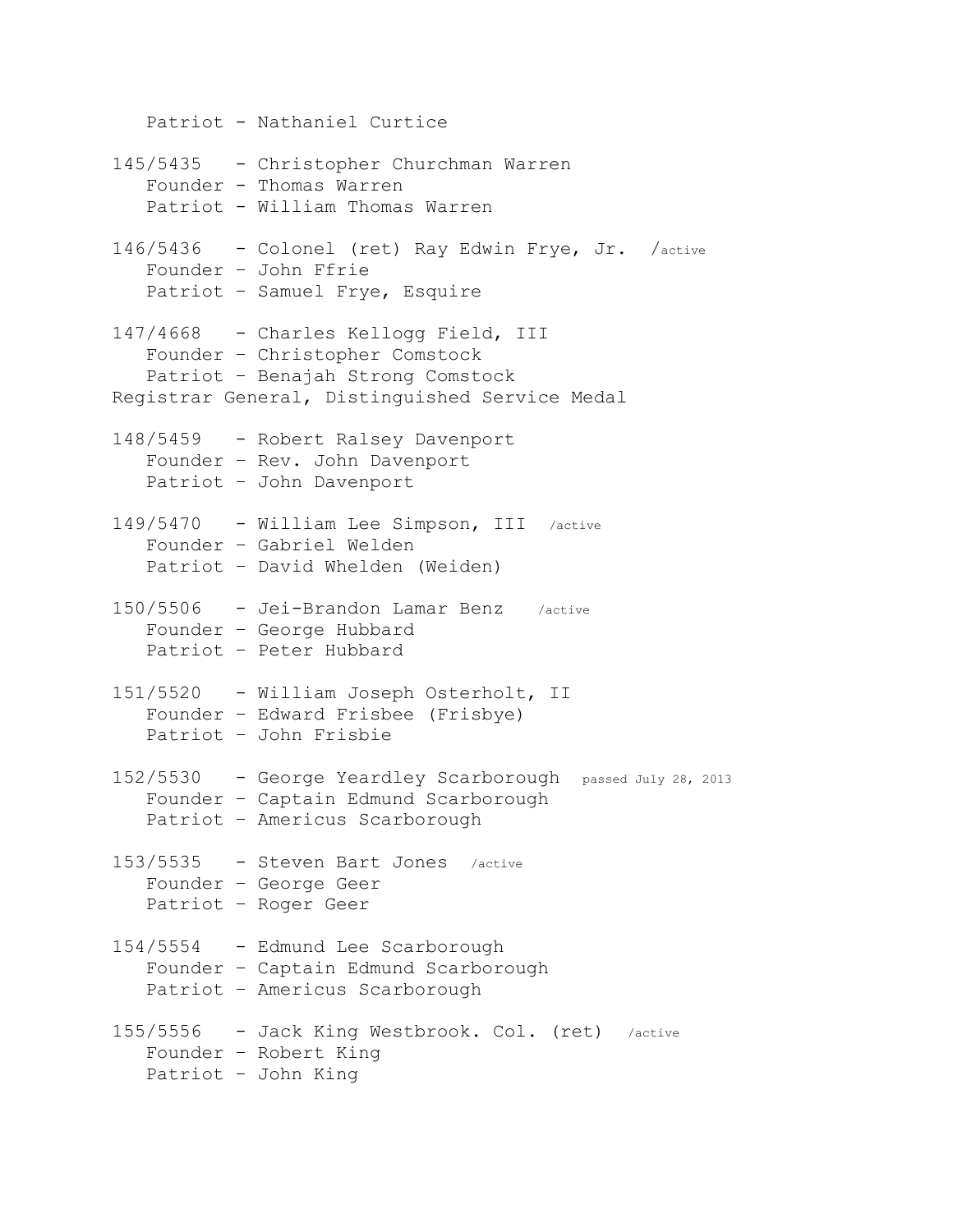156/5572 - Cameron Blake King /born <sup>1999</sup> Founder – John Barker Patriot – Henry Barker, Jr. 157/5586 - William Christopher Barker /born <sup>2001</sup> Founder – John Barker Patriot – Henry Barker, Jr. 158/5584 - James Manuel Bayne /active Founder – William Hatcher Patriot – Edward Hatcher 159/5595 - Vincent Edward Knapp, Jr., LTC (ret) Founder – Aron Knap Patriot – Ephraim Knap, (Sr.) 160/5596 - Ronald Dean Barker Founder – John Barker Patriot – Henry Barker, Jr. 161/5600 - Lewis Taylor Cowardin /active Founder – Peter Cowardine Patriot – John Cowardine Governor, Treasurer 162/4791 - Grant Mark Peterson Founder – Edward Dillingham Patriot – Edward Dillingham 163/5107 - Charles Edward Phebus /active Founder – Gov. Leonard Calvert Patriot – Obediah Calvert Attorney General, Genealogist 164/5738 - William Christian Schrader, III /active Founder – Gov. Leonard Calvert Patriot – George Calvert 165/4859 - Charles Edward Wehland Founder – John Turner, Sr. Patriot – William Turner OFPA Attorney General 166/5637 - Jason Henry Stevens, MD Founder – John Stevens (Steevens) Patriot – Israel Stevens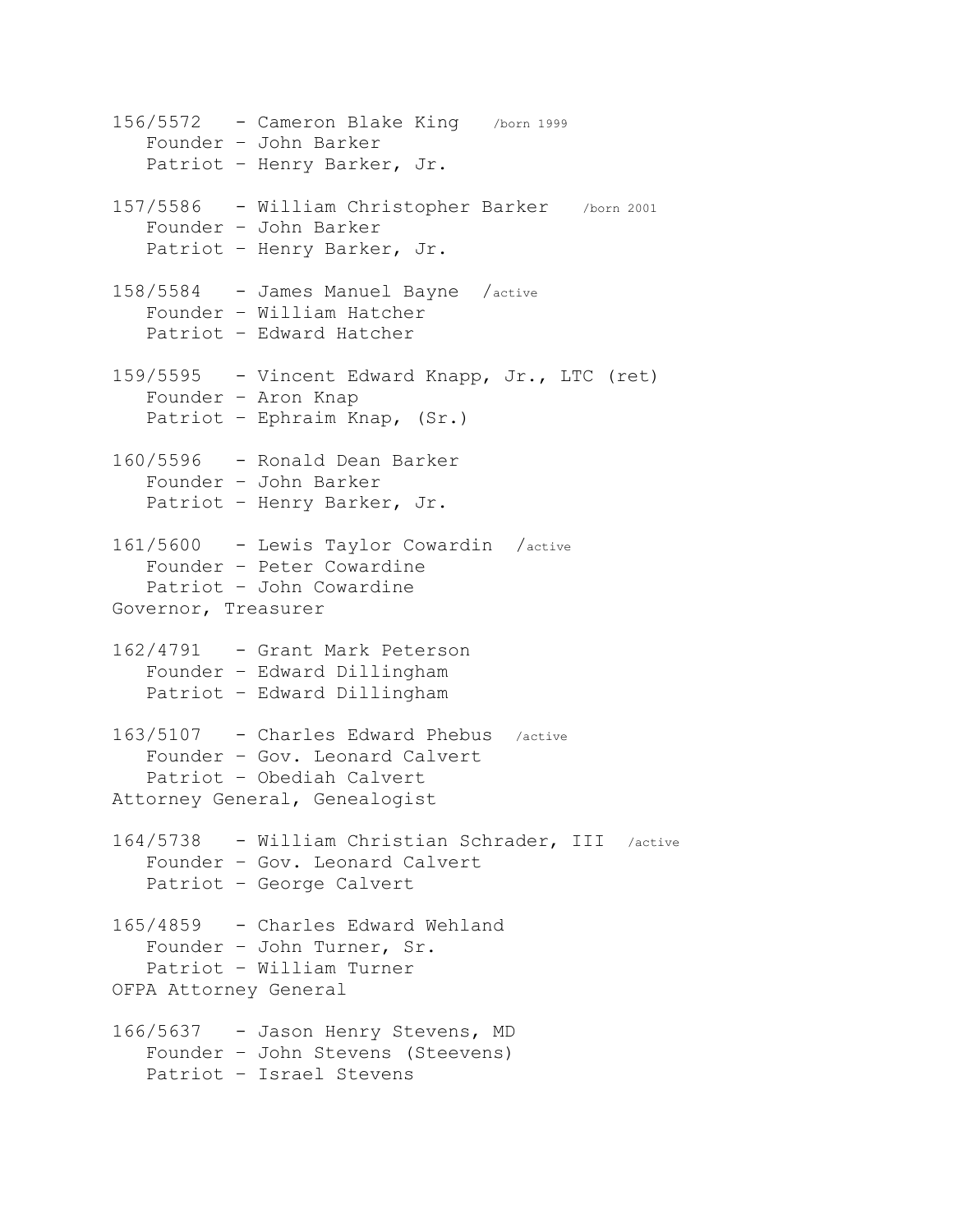167/2506 - Henry Gandy Elwell, Jr. Founder – Robert Elwell Patriot – John Elwell and Alexander Elwell 168/5373 - Stewart Coleman Whittle Founder – William Coleman Patriot – Caleb Coleman Chaplain General, Deputy Chaplain General 169/5547 - Charles Batey Quimby Founder – William Chadbourne Patriot – Eleazer Chadborn 170/5659 - Myron Edwin Lyman, Sr. /active Founder – Richard Lyman Patriot – Ozias Lyman Governor, Deputy Governor 171/5658 - Francis Patrick Hyland /active Founder – John Crow(eli) Patriot – James Crowell and Edward Crowell Deputy Governor, Registrar 172/5685 - Liam Jackson Hubbard /born <sup>2005</sup> Founder – George Hubbard Patriot – Peter Hubbard 173/5690 - Roger Pryor Jones, Jr. /active Founder – Rev. Richard Jones Patriot – Peter Jones 174/5720 - James Calvert Everall Kirby /born <sup>2004</sup> Founder - Thomas Kirby Patriot - Captain William Kirby 175/5728 - Billy Ogden Wadsworth /active Founder – Christopher Wadsworth Patriot – Joseph Wadsworth S-1Founder – John Ogden S-1Patriot – Abraham Ogden 176/5727 - Thomas Scott Halterman Founder – Christopher Wadsworth Patriot – Joseph Wadsworth 177/5726 - Anthony Thomas Halterman Founder – Christopher Wadsworth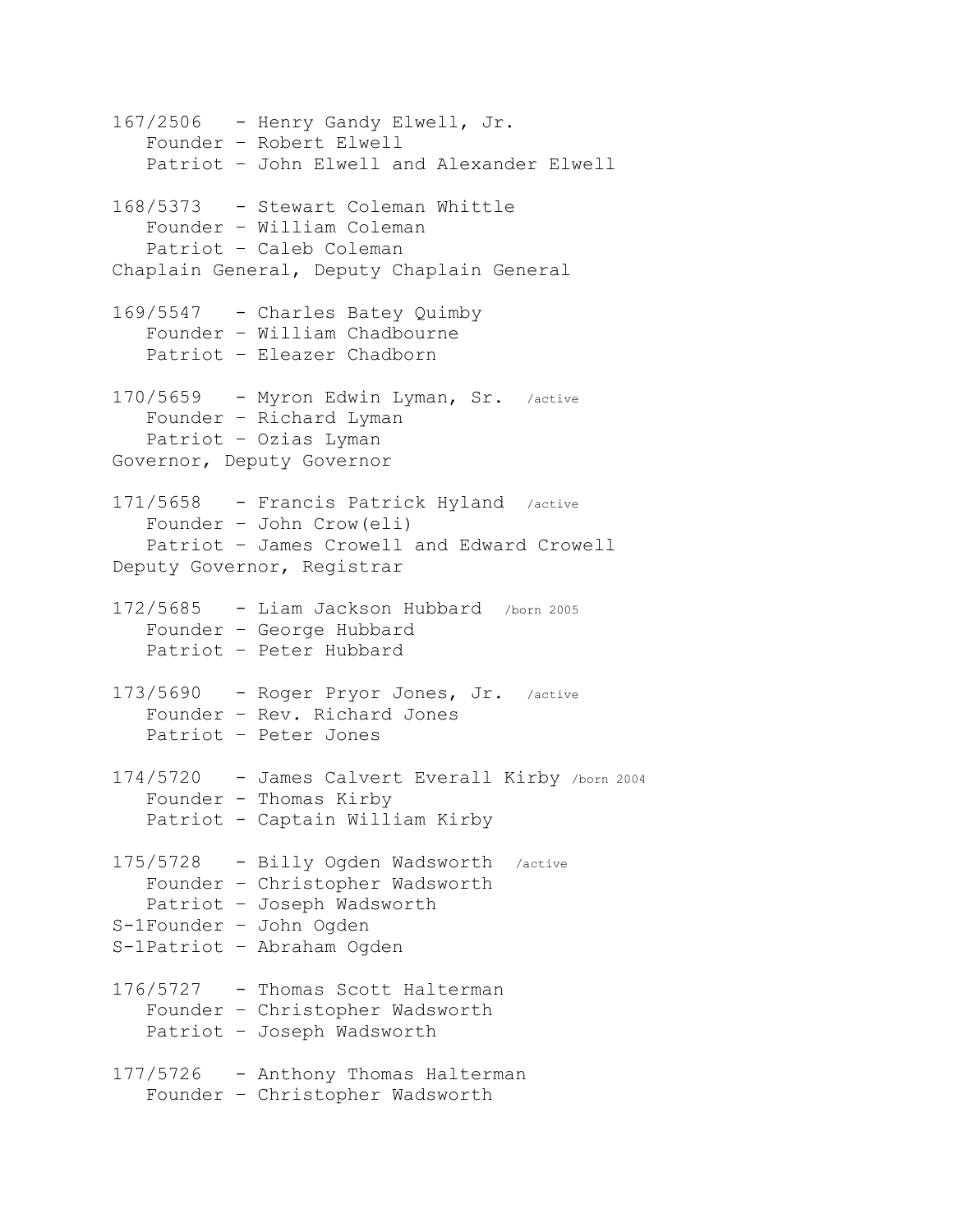Patriot – Joseph Wadsworth 178/5725 - Michael Todd Halterman /active Founder – Christopher Wadsworth Patriot – Joseph Wadsworth 179/5742 - Jonathan Shane Newcombe /active Founder – James Allen Patriot – Richard Allen 180/5752 - Albert Hudson Glenn, IV Founder – Alexander Lindsay Glen Patriot – Samuel Glenn 181/5757 - Brian Allan Lyman /born <sup>1988</sup> Founder – Richard Lyman Patriot – Ozias Lyman 182/5758 - Kevin Lee Lyman /born <sup>1992</sup> Founder – Richard Lyman Patriot – Ozias Lyman 183/5795 - Douglas Morgan Graves /active Founder – Thomas Graves Patriot – John Graves and Thomas Graves Registrar 184/3924 - Robert Wayne Robins /active Founder – Robert Chandler Patriot – Robert Chandler 185/5813 - Joseph Aloysius Cannon active Founder – Jeremy Adams Patriot – John Adams Genealogist 186/5816 - Zachary Nolan Hall /born <sup>1999</sup> Founder – Thomas Graves Patriot – John Graves and Thomas Graves 187/5837 - Arthur Brian Cowardin /active Founder – Peter Cowardine Patriot – John Cowardine 188/5829 - Gordon Leonard Price, Jr. /active Founder – John Price Patriot – Charles Price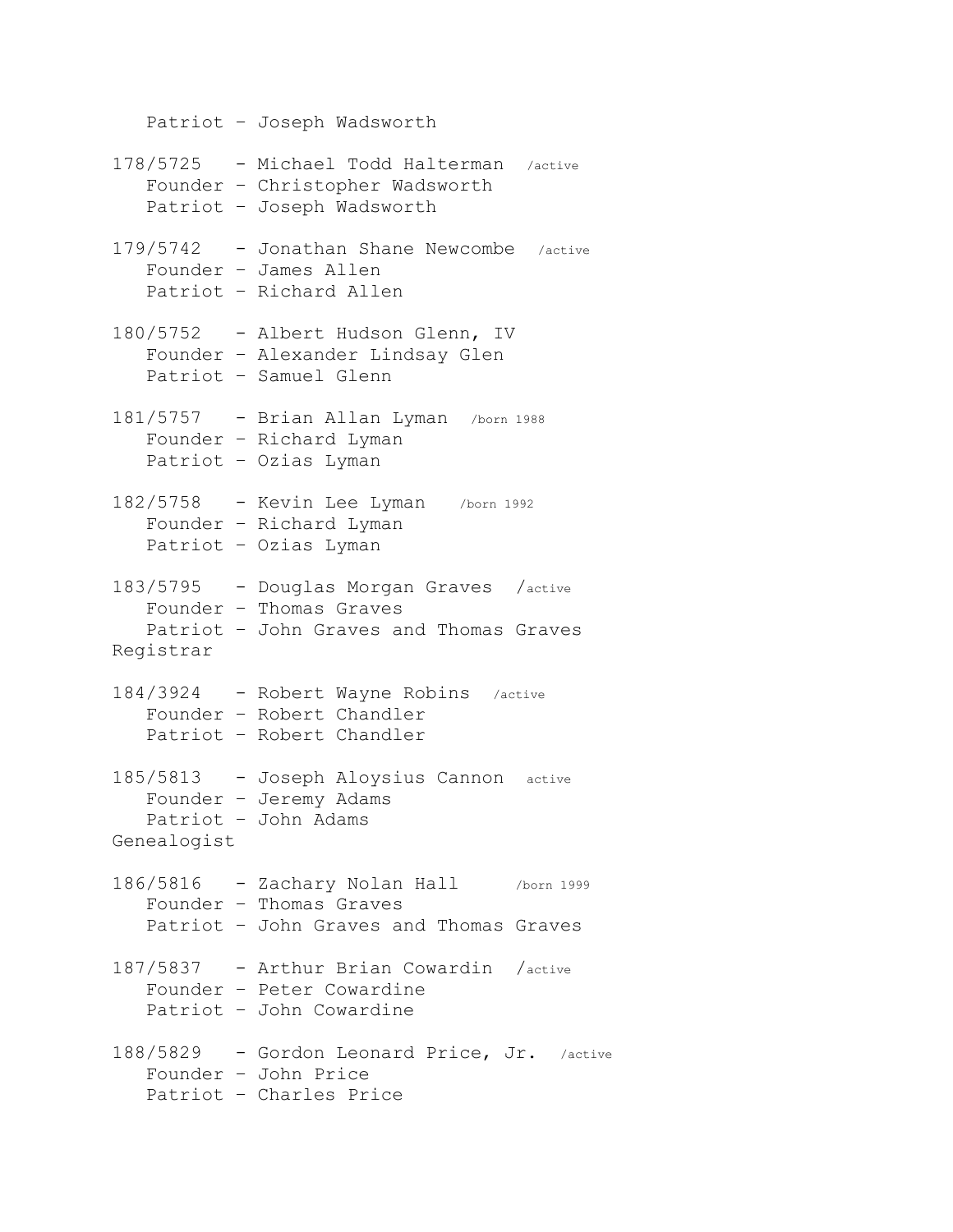189/5830 - Charles Francis Lay /active Founder – Robert Lay Patriot – Asa Lay 190/5831 - James Dominic Lay Founder – Robert Lay Patriot – Asa Lay 191/5835 - Thomas Wirt Sale, Jr. /deceased Founder – William Sale Patriot – Robert Sale, (Jr.) 192/4655 - Kirk Steven Vanderbrooke Founder - Henry Brooks Patriot - Ebenezer Brooks 193/5331 - Alexander Clarke Magruder, Sr. /active Founder - Alexander Magruder Patriot - Nathan Magruder 194/5869 David Warren Lyman /active Founder - Robert Elwell and Isaac Elwell Patriot - Jabez Elwell 195/5876 - John Carbery Lay, 2nd /active Founder – Robert Lay Patriot – Asa Lay 196/5878 - Asa Wesley Graves,VI /active Founder - Thomas Graves Patriot - Thomas Graves 197/5884 - Asa Wesley Graves,VII /active Founder - Thomas Graves Patriot - Thomas Graves 198/5885 - Asa Wesley Graves,VIII /born May 2006 Founder - Thomas Graves Patriot - Thomas Graves 199/5886 - Cranston Williams, Jr. /active Founder - Ambrose Cobbs & Robert Cobbs Patriot - Capt. Robert Lewis Cobbs Councillor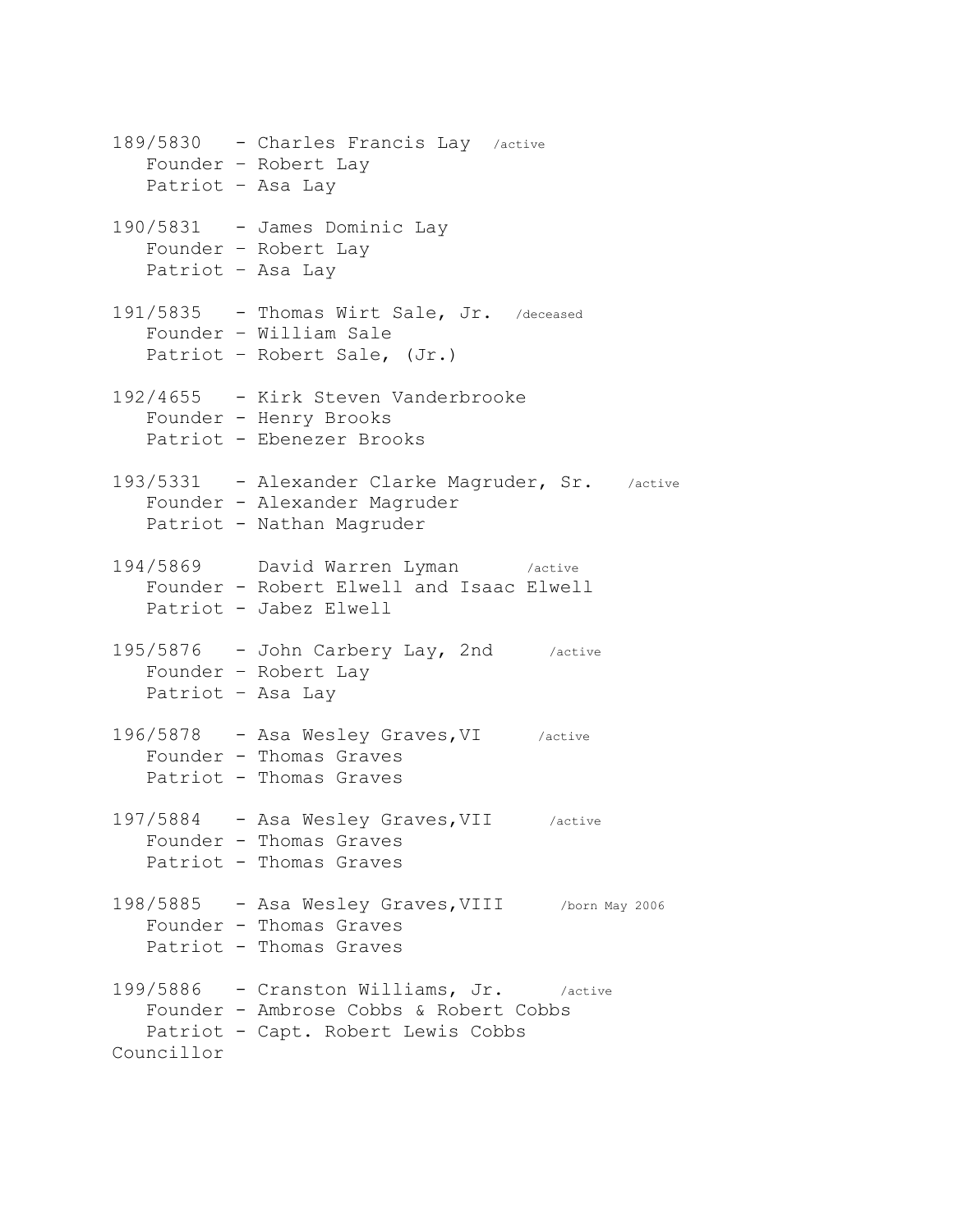200/5897 - Robert Bruce Kendall /active Founder - Francis Kendall Patriot - 1st Lt. Josiah Kendall Private Josiah Kendall Private Josiah Kendall 201/5905 - Dwight David Lyman /active Founder – Richard Lyman Patriot – Ozias Lyman 202/5915 - James Lewis Wheeler /active Founder - George Wheeler and son William Wheeler Patriot - Sqt. Timothy Wheeler, Sr. 203/5918 - Hugh Erskine Fraser, III /active Founder - John Barker, Sr. Patriot - Henry Barker 204/5920 - Nicholas Ryan Foster /active Founder - Christopher Foster Patriot - Jedediah Foster 205/5921 - Ethan Philip Jacques Foster //born 16 Sept 1999 Founder - Christopher Foster Patriot - Jedediah Foster 206/5926 - William Ross Grogg, IV /active Founder - James Warner Patriot - Ebenezer Warner, Sergeant 207/5927 - Walker Chase Shipp Grogg /active Founder - James Warner Patriot - Ebenezer Warner, Sergeant 208/5932 - Ronald Lee Mihills /active Founder - Thomas Mighill Patriot - Moses Mighel 209/5947 - Robert August Whitehead /active Founder - Capt. Thomas Carter Patriot - Raleigh Carter 210/5976 - Walter Jervis Sheffield /active Founder - Col. Robert Wynne, II Patriot - John Winn, Sr. and son, Peter Winn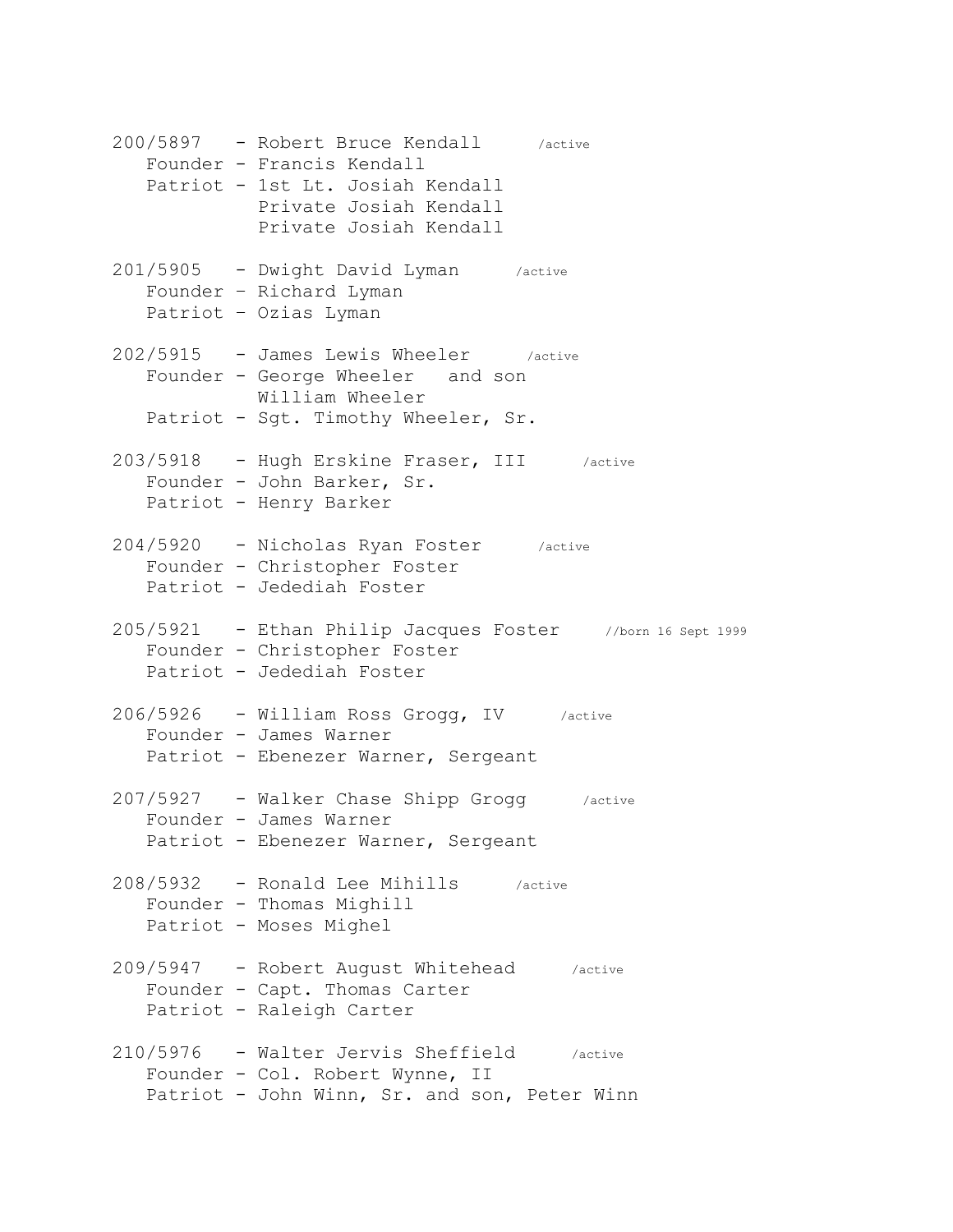211/5985 - Charles Adams Roberts /active Founder - William Lane and son, Andrew Lane Patriot - Daniel Lane, Sr. & Daniel Lane, Jr. 212/5992 - George Lane Roberts /active Founder - William Lane and son, Andrew Lane Patriot - Daniel Lane, Sr. & Daniel Lane, Jr. 213/5993 - Charles Lane Roberts /active Founder - William Lane and son, Andrew Lane Patriot - Daniel Lane, Sr. Daniel Lane, Jr. 214/5997 - John Milliken Makepeace, Jr. /active Founder - Thomas Makepeace Patriot - William Makepeace 215/6009 - Robert Steven Marks /active Founder - Robert Abernathy Patriot - John Abernathy 216/6019 - George Wilkinson Boutcher "Wil" Elder /active Founder - Robert Abernathy Patriot - John Abernathy 217/6020 - Marks Hutchinson Elder /active Founder - Robert Abernathy Patriot - John Abernathy 218/6027 - Lewis Turner Cowardin, II born December 2011 Founder - Peter Cowardine Patriot - John Cowardine 219/6031 - Lee Wilson Swift, III /active Founder - William Swift (Swyft) Patriot - Barzillai Swift  $220/6041$  - Croft Moundeford Randolph Kirby Born 2009 Founder - Thomas Kirby Patriot - Capt. William Kirby 221/6042 - Taylor Thoroughgood Lawsen Kirby Born 2009 Founder - Thomas Kirby Patriot - Capt. William Kirby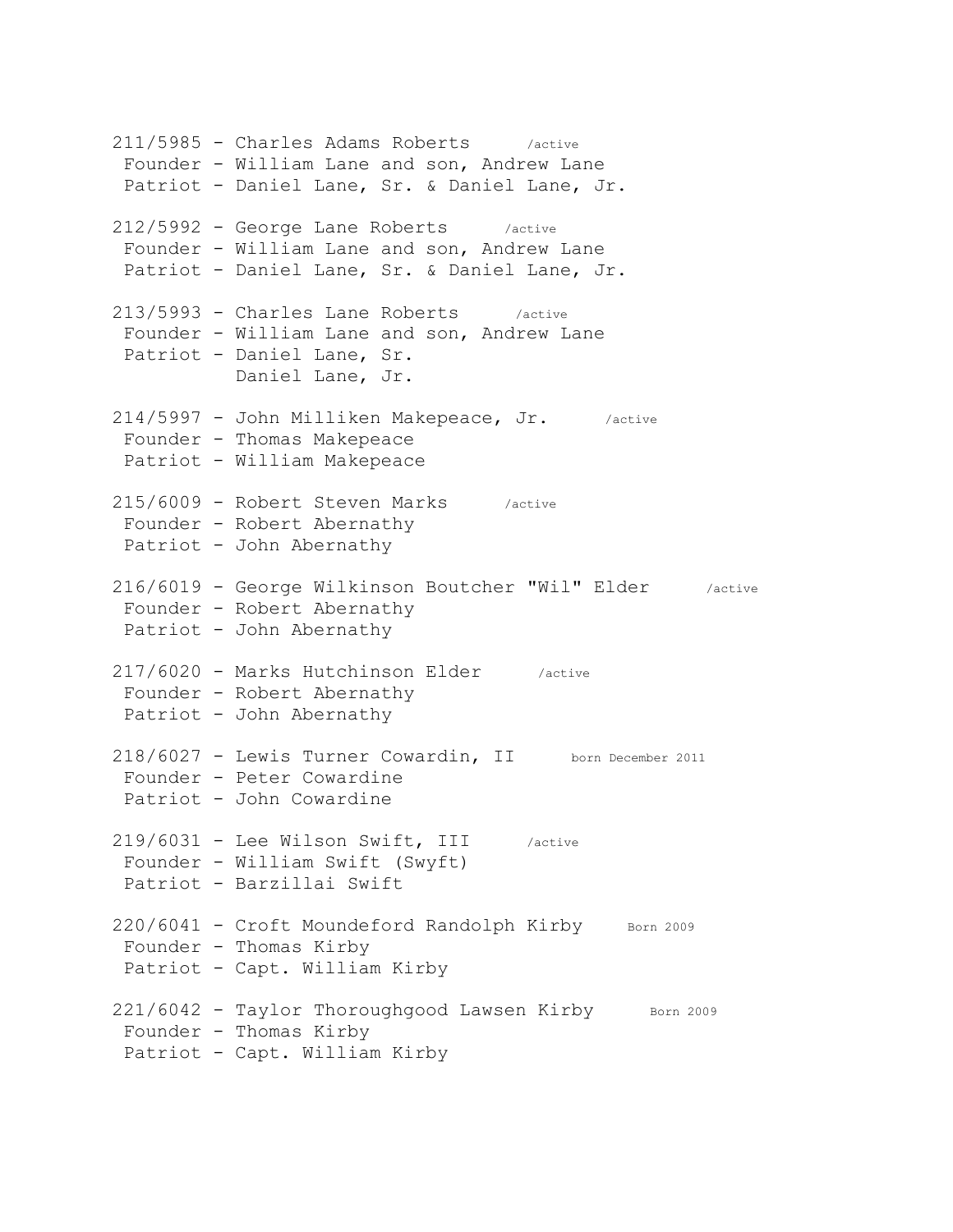|  | 222/6043 - Reade Bradbury Hazzard Kirby Born 2009<br>Founder - Thomas Kirby<br>Patriot - Capt. William Kirby             |           |
|--|--------------------------------------------------------------------------------------------------------------------------|-----------|
|  | 223/6044 - Robert Aubrey Hagan<br>Founder - Robert Abernathy<br>Patriot - John Abernathy                                 | /active   |
|  | 224/6045 - Aubrey Smith Hagan<br>Founder - Robert Abernathy<br>Patriot - John Abernathy                                  | Born 2009 |
|  | 225/6056 - Samuel Preston Adams, III<br>Founder - Henry Adams<br>Patriot - Lt Samuel Adams, Sr.<br>Ens Samuel Adams, Jr. | /active   |
|  | 226/6057 - Charles de Marchi Adams<br>Founder - Henry Adams<br>Patriot - Lt Samuel Adams, Sr.<br>Ens Samuel Adams, Jr.   | /active   |
|  | 227/6058 - William Quincy Adams<br>Founder - Henry Adams<br>Patriot - Lt Samuel Adams, Sr.<br>Ens Samuel Adams, Jr.      | /active   |
|  | 228/6062 - Thomas Wirt Sale, III<br>Founder - William Sale<br>Patriot - Robert Sale, (Jr.)                               | /active   |
|  | 229/6063 - Thomas Wirt Sale, IV<br>Founder - William Sale<br>Patriot - Robert Sale, (Jr.)                                | /active   |
|  | 230/6076 - James William Lewis<br>Founder - Henry Adams<br>Patriot - Lt. Samuel Adams, Sr.<br>Ens. Samuel Adams, Jr.     | /active   |
|  | 231/6077 - Marc Christopher Lewis<br>Founder - Henry Adams<br>Patriot - Lt. Samuel Adams, Sr.<br>Ens. Samuel Adams, Jr.  | /active   |
|  |                                                                                                                          |           |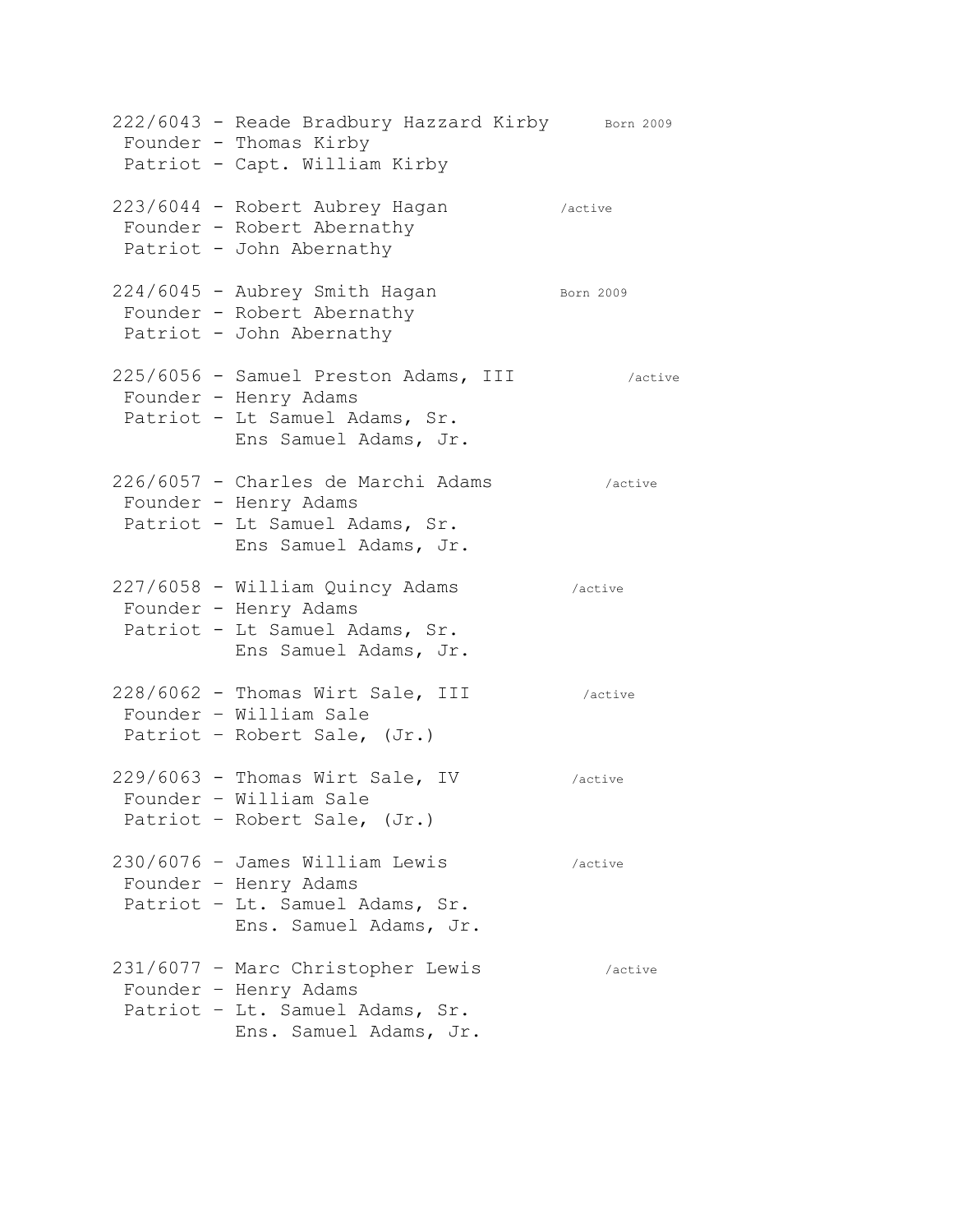232/6078 – Michael Cameron Lewis /active Founder – Henry Adams Patriot – Lt. Samuel Adams, Sr. Ens. Samuel Adams, Jr. 233/6099 – Charles Benjamin Fegan /active/ Founder – Robert Moulton & son Robert Moulton Patriot – Freeborn Moulton Elijah Moulton 234/6100 – Richard Barton Campbell /active/ Founder – Captain Daniel Clark Patriot – Samuel Clark, Sr. 235/6109 – Walter Alexander Sheffield /active/ Founder – Col. Robert Wynne, II Patriot – John Winn, Sr. & Peter Winn (son) 236/6151 - Carl Franklin Bess, Jr. (active/ Founder – Dr. Patrick Napier Patriot – Ashford Napier, Sr. 237/6165 - Thomas Michael Taimi /active/ Founder - Thomas Smith at Ipswich Patriot - James Smith 238/5938 – Ronald Edward Benson, Jr. dual /active/ Founder - John Benson Isaac Mixer Patriot - Moses Benson Timothy Mixer 239/6189 - Gerald Ray Wright Founder – Peter Wright (MA) Patriot – William Wright (VA) 240/6190 - Donald Lee Crossman Founder – Robert Crossman (MA) Patriot – Theophilus Crossman (MA) 241/6191 - Jeffry Dean Thomas Founder – Thomas Burton (VA) Patriot – Joseph Burton (SC) 242/6192 - Robert Bruce Kendall, II Founder – Francis Kendall (MA) Patriot - Josiah Kendall, Sr. (MA) 243/6193 - Christian Sean Kendall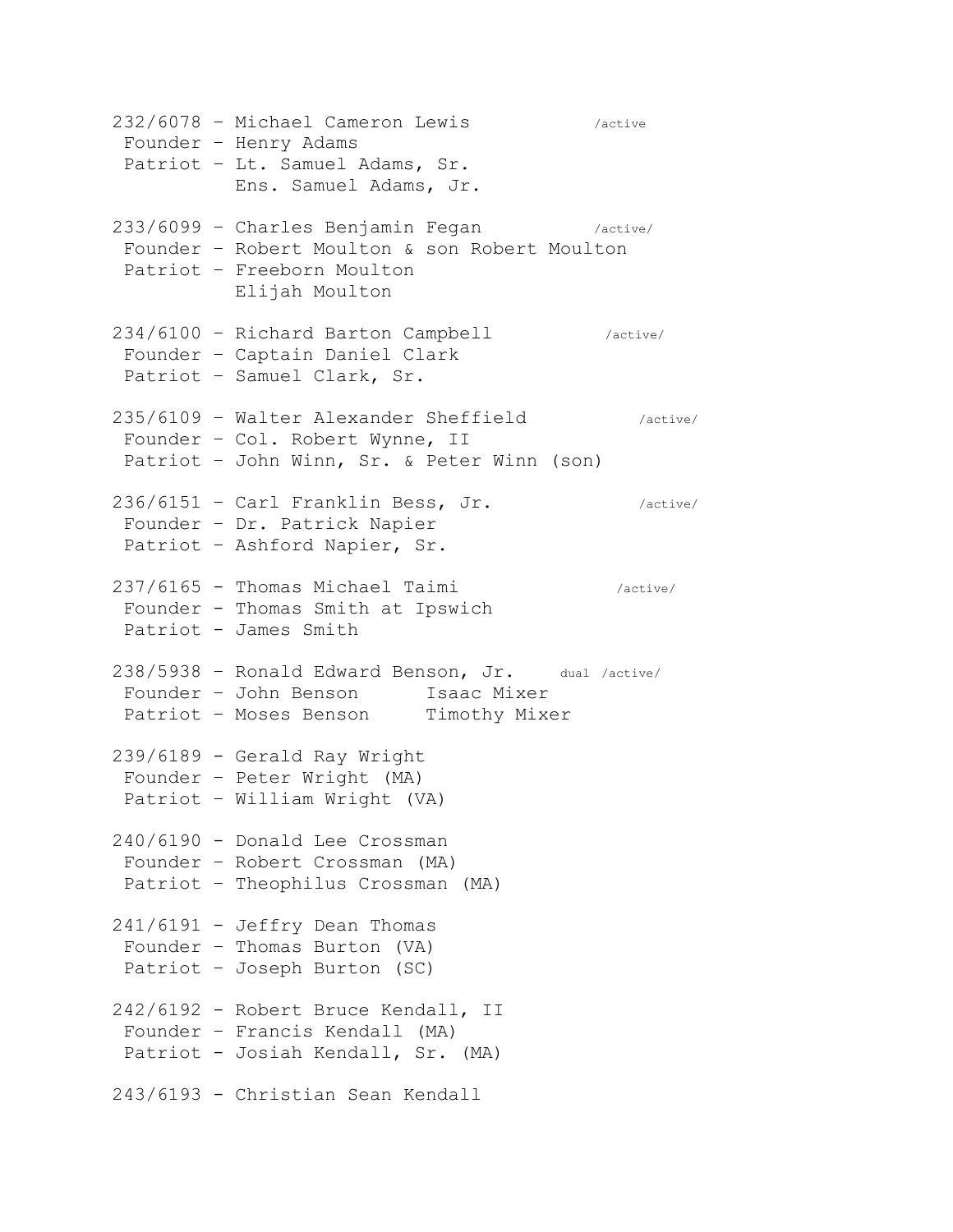```
Founder – Francis Kendall (MA)
 Patriot - Josiah Kendall, Sr. (MA)
244/6194 - Robert Bruce Kendall, III youth(2012)
Founder – Francis Kendall (MA)
Patriot - Josiah Kendall, Sr. (MA)
245/6195 - Alexander Nicholas Kendall youth(2015)
Founder – Francis Kendall (MA)
Patriot - Josiah Kendall, Sr. (MA)
246/6196 - Michael Ernest Weyler
 Founder – Simon Stone (MA)
Patriot – David Stone (MA)
247/6205 – John Courtney Sheffield, II
Founder – Col. Robert Wynne, II
Patriot – John Winn, Sr. & Peter Winn (son)
248/6206 - John Courtney Sheffield, III youth(2008)
 Founder – Col. Robert Wynne, II
Patriot – John Winn, Sr. & Peter Winn (son)
249/5736 – Phillip H. Tarpley
Founder – John Stiles
Patriot – David Stiles
250/6237 – Joshua Shawn Wilberger
Founder – Zach Effat at Lancaster Co., VA 06 June 1656
Patriot - Zachariah Efford of Northumberland Co., VA
251/5782 – Richard H. Knight, Jr.
Founder – Edwin Conway
Patriot Catlett Conway
252/6260 – Thomas A. Gibson
Founder – William Hartwell
Patriot – Daniel Hartwell
253/6271 – Nicholas John Jewett
 Founder – Maximilan Jewett of Rowley, NA Apr 1638
Patriot – Ezekiel Jewttt of Boxford, MA & Rindge, NH
254/5237 - Richard Morgan Wright, Jr. (dual with DC)
Founder – Edward Wright
```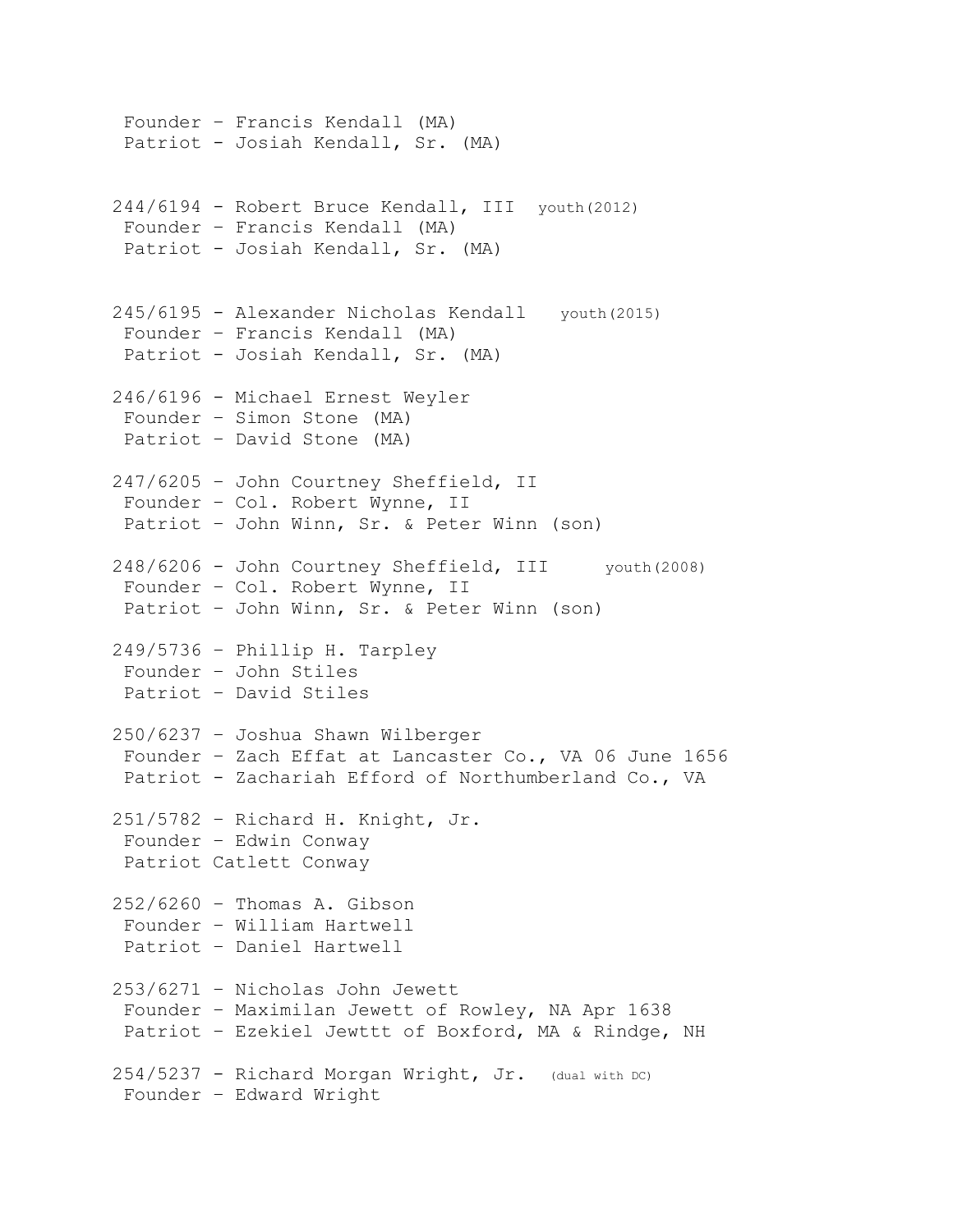Patriot – William Wright 255/6280 - Christian Wilhelm Siegfried Powers youth/2012 Founder – Symon Symonse Groot Patriot – Simon Cornelis Groot 256/6281 - Erik Thorsten Powers youth/2013 Founder – Symon Symonse Groot Patriot – Simon Cornelis Groot 257/6282- Otto Theodor Friedrich Powers youth/2015 Founder – Symon Symonse Groot Patriot – Simon Cornelis Groot 258/6283 - Henry Walther Sigismund Powers youth/2016 Founder – Symon Symonse Groot Patriot – Simon Cornelis Groot 259/6286 – Kenneth Levon Hawkins Founder – William Hawkins Patriot – Benoni Hawkins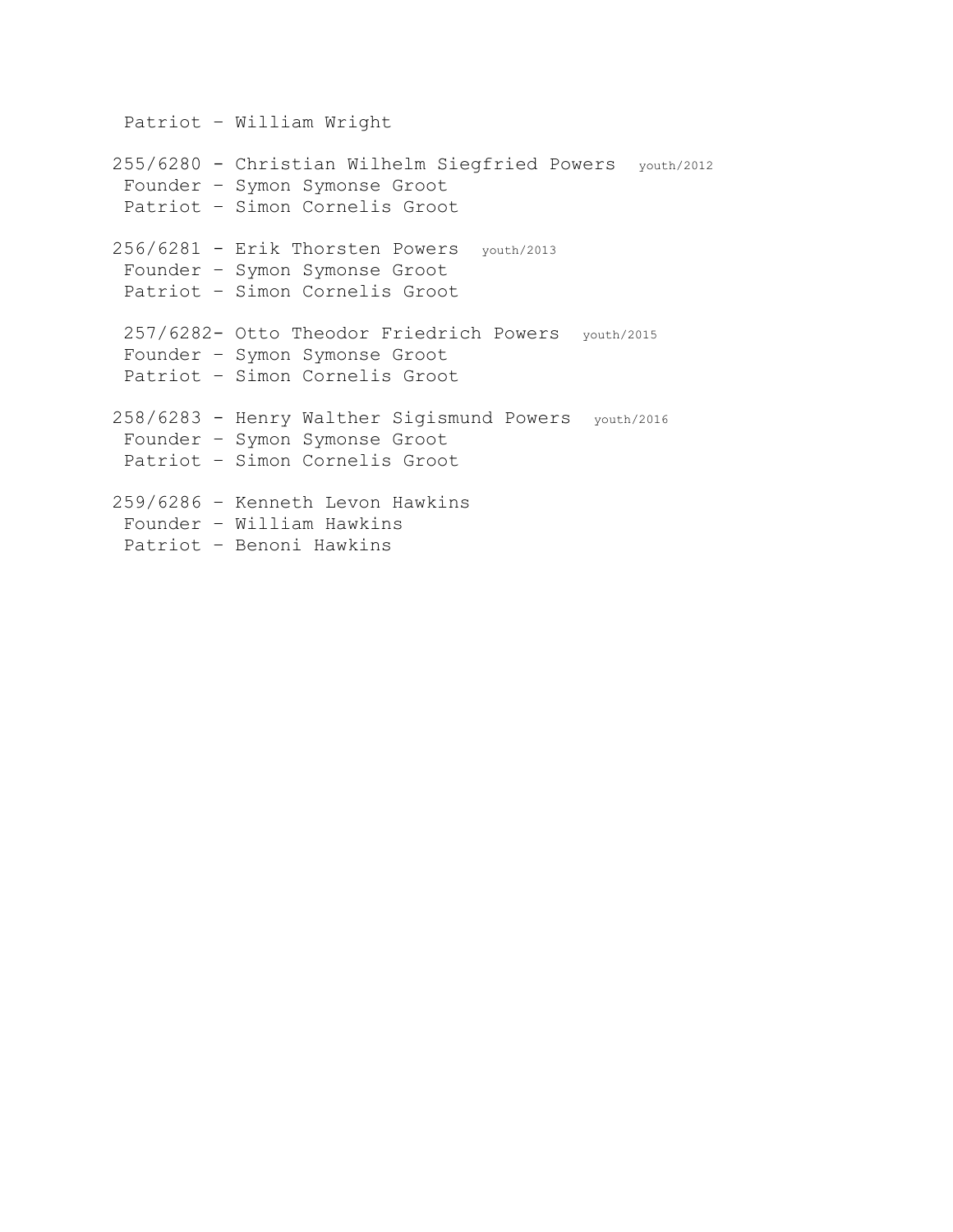# **Virginia Society OFPA Officers**

Note - Dates will overlap until the Order switched to calendar date years for doing business.

## 1974 *Acting Officers*

| Governor    | Carrol Wright            |
|-------------|--------------------------|
| Treasurer   | Albert B. Jones          |
| Registrar   | Lyttleton T. Harris, III |
| Secretary   | Robert R. Jones          |
| Councillors | Asa E. Phillips, Jr.     |
|             | Lyttleton T. Harris, IV  |
|             | Judson P. Mason, Sr.     |

#### **Officially Elected**

| Governor                  | Clair C. McElheny    |
|---------------------------|----------------------|
| Deputy Governor           | Judson P. Mason, Sr. |
| Treasurer                 | William P. Ring      |
| Registrar                 | Lawrence Whitehurst  |
| Secretary                 | Gilbert B. Fletcher  |
| <b>Councillor General</b> | Carroll Wright       |
| Councillors               | Cyrus A. Dolph, III  |
|                           | Roland G. Eaton      |
|                           | Frederick S. Gore    |

#### 1975

| Governor         |
|------------------|
| Deputy Governor  |
| Asst. D/Governor |
| Treasurer        |
| Registrar        |
| Secretary        |
| Councillors      |
|                  |

Rawley F. Daniel Cyrus A. Dolph, III Howard C. VanArsdale Clair C. McElheny Lawrence Whitehurst Gilbert B. Fletcher Henry S. Pittard Gilbert B. Fletcher Clair C. McElheny Judson P. Mason, Jr. Robert L. Nash Charles O. Johnson Carroll Wright Albert B. Jones Robert R. Jones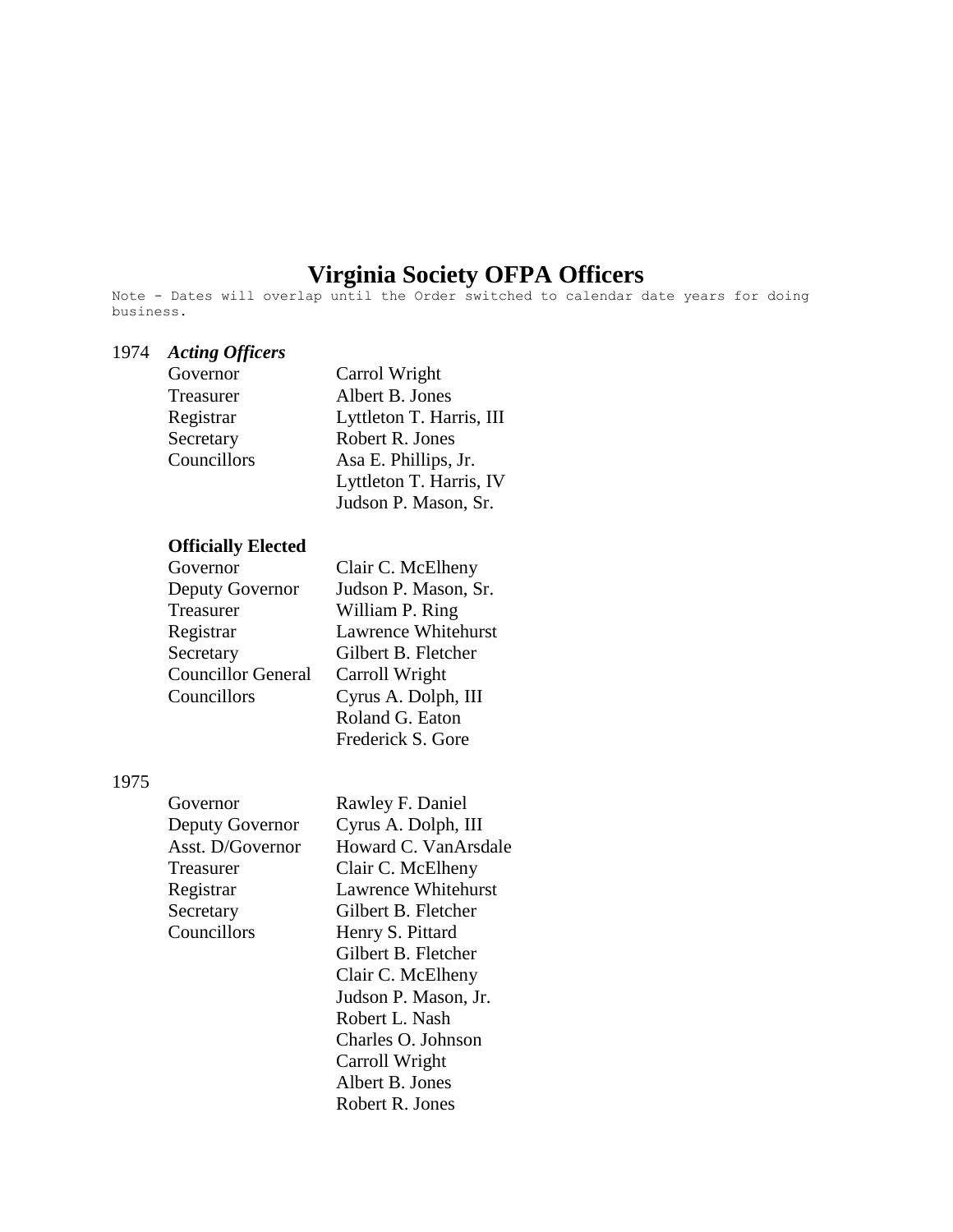# 1976-1977

| Governor<br>Deputy Governor<br>Asst. D/Governor<br>Treasurer<br>Registrar<br>Secretary<br>Councillors                        | Rawley F. Daniel<br>Cyrus A. Dolph, III<br>Howard C. VanArsdale<br>Clair C. McElheny<br><b>Lawrence Whitehurst</b><br>Gilbert B. Fletcher<br>Henry S. Pittard<br>Gilbert B. Fletcher<br>Clair C. McElheny<br>Judson P. Mason, Jr.<br>Robert L. Nash, Jr.<br>Charles O. Johnson<br>Carrol Wright<br>Albert B. Jones<br>Robert R. Jones |
|------------------------------------------------------------------------------------------------------------------------------|---------------------------------------------------------------------------------------------------------------------------------------------------------------------------------------------------------------------------------------------------------------------------------------------------------------------------------------|
| 1977-1979                                                                                                                    |                                                                                                                                                                                                                                                                                                                                       |
| Governor<br><b>Assistant Governor</b><br>Asst. D/Governor<br>Treasurer<br>Registrar<br>Secretary<br>Councillors<br>1979-1980 | Clair C. McElheny<br>Cyrus A. Dolph, III<br>Howard C. VanArsdale<br>Roland G. Eaton<br>Lawrence Whitehurst<br>Gilbert B. Fletcher<br>Carroll Wright<br>Albert B. Jones<br>Robert P. Jones<br>Henry S. Pittard<br>George Dary Philbrick<br>Judson P. Mason, Sr<br>Howard W. Chandler<br>Rawley F. Daniel<br>Francis W. Springer        |

# 1979-1980<br>Gov

| Governor                  | Clair C. McElheny          |
|---------------------------|----------------------------|
| Deputy Governor           | Judson P. Mason, Sr.       |
| Treasurer                 | William P. Ring, Jr.       |
| Registrar                 | <b>Lawrence Whitehurst</b> |
| Secretary                 | Gilbert B. Fletcher        |
| <b>Gouncillor General</b> | Carroll Wright             |
| Councillors               | Henry S. Pittard           |
|                           | Jodson P. Mason            |
|                           | George Dary Philbrick      |
|                           | Howard W. Chandler         |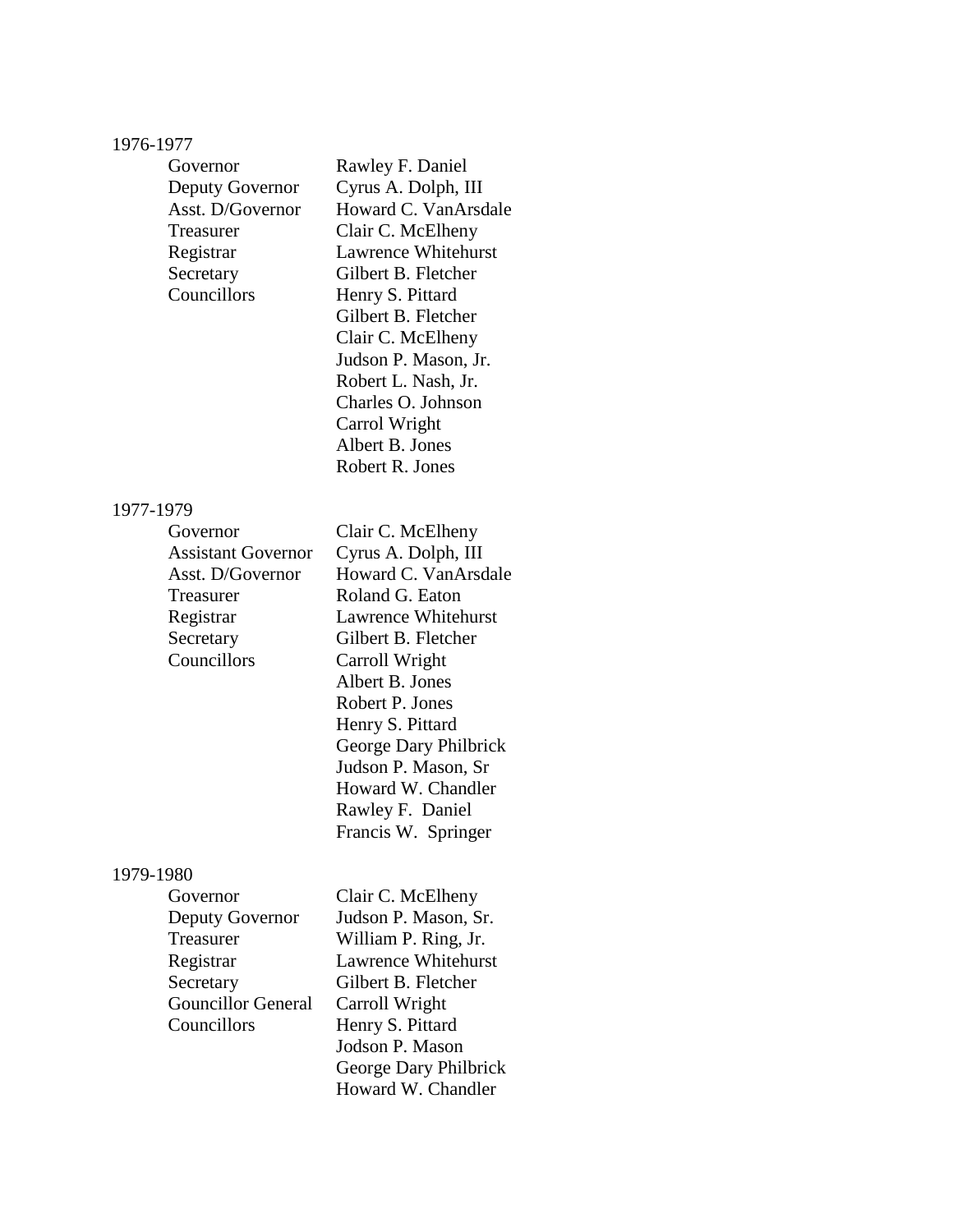| Rawley F. Daniel     |
|----------------------|
| Francis W. Springer  |
| Cyrus A. Dolph, III  |
| Roland G. Eaton, Jr. |
| Frederick S. Gore    |

# 1980-1981

| Governor           | Judson P. Mason, Sr.                 |
|--------------------|--------------------------------------|
| Deputy Governor    | Frederick S. Gore                    |
| Treasurer          | William P. Ring, Jr.                 |
| Registrar          | Lawrence Whitehurst / Burk O. Barker |
| Secretary          | Walter F. Thompson (Resigned)        |
|                    | William H. Casterline                |
| Councillor General | Carroll Wright                       |
| Councillors        | Howard W. Chandler                   |
|                    | Rawley F. Daniel                     |
|                    | Francis W. Springer                  |
|                    | Cyrus A. Dolph, III                  |
|                    | Frederick S. Gore                    |
|                    | Roland G. Eaton, Jr.                 |
|                    | Clair C. McElheny                    |
|                    | Robert H. Longstreet                 |
|                    | Walter H. Casterline                 |
|                    |                                      |

# 1981-1982

| Governor                  | Judson P. Mason, Sr.       |
|---------------------------|----------------------------|
| Lt. Governor              | Frederick S. Gore          |
| Treasurer                 | William P. Ring, Jr.       |
| Registrar                 | Harry L. Barker            |
| Secretary                 | William H. Casterline      |
| <b>Councillor General</b> | Clair C. McElheny          |
| Councillors               | Herbert L. Tinkham         |
|                           | <b>Lawrence Whitehurst</b> |
|                           | Harry L. Barker            |

# 1982-1983<br>Gov

| Governor                  | Frederick S. Gore     |
|---------------------------|-----------------------|
| Deputy Governor           | Burk O. Baker         |
| Treasurer                 | William P. Ring, Jr.  |
| Registrar                 | Judson P. Mason, Sr.  |
| Secretary                 | William H. Casterline |
| <b>Councillor General</b> | Judson P. Mason, Sr.  |
| Councillors               | Clair C. McElheny     |
|                           | Robert H. Longstreet  |
|                           | Glenwood O. Barker    |
|                           | Herbert L. Tinkham    |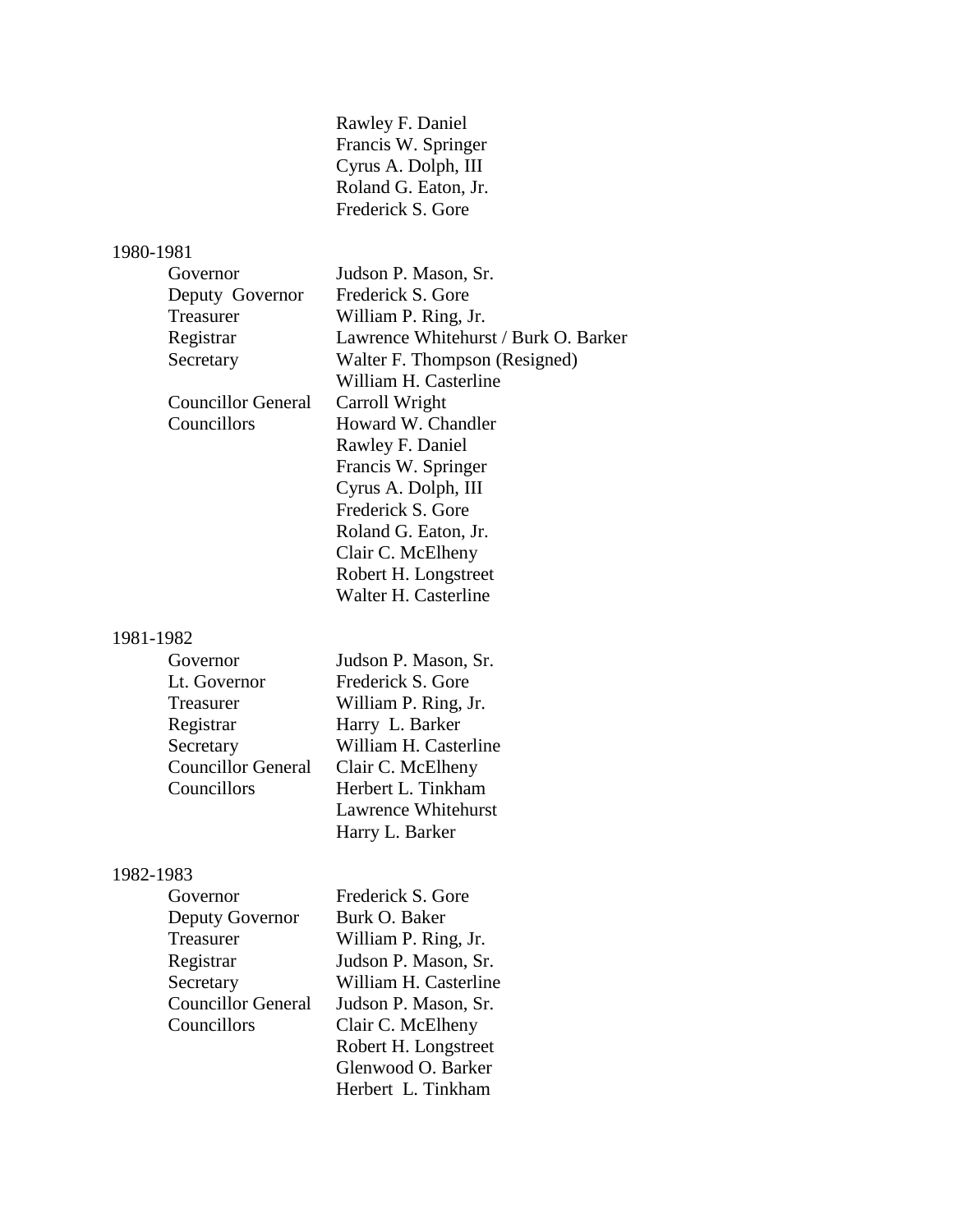Lawrence Whitehurst Harry L. Barker Walter F. Thompson George S. Orton William W. Wright

#### 1983-1984

| Governor                  | Frederick S. Gore     |
|---------------------------|-----------------------|
| Deputy Governor           | Burk O. Baker         |
| Treasurer                 | William P. Ring, Jr.  |
| Registrar                 | Judson P. Mason, Sr.  |
| Secretary                 | William H. Casterline |
| <b>Councillor General</b> | Judson P. Mason, Sr.  |
| Councillors               | Lawrence Whitehurst   |
|                           | Wilson H. Forbes      |
|                           | Clair C. McElheny     |

### 1984-1985

| Governor                  | Burk O. Barker        |
|---------------------------|-----------------------|
| Deputy Governor           | William H. Casterline |
| Treasurer                 | William P. Ring, Jr.  |
| Registrar                 | Judson P. Mason, Sr.  |
| Secretary                 | Glenwood O. Barker    |
| <b>Councillor General</b> | Frederick S. Gore     |
| Councillors               | Harry L. Barker       |
|                           | Herbert L. Tinkman    |
|                           | George S. Orton       |
|                           | Walter F. Thompson    |

#### 1985-1986

| Governor                  | William H. Casterline   |
|---------------------------|-------------------------|
| Deputy Governor           | John L. Stoughton       |
| Treasurer                 | William P. Ring, Jr.    |
| Registrar                 | Granville W. Wehland.   |
| Secretary                 | Glenwood O. Barker      |
| Genealogist               | Judson P. Mason, Sr.    |
| Historian                 | Herbert L. Tinkham, Jr. |
| Chaplin                   | <b>Francis Springer</b> |
| <b>States Attorney</b>    | Frederick S. Gore       |
| <b>Councillor General</b> | Frederick S. Gore       |
| Councillors               | John L. Stoughton       |
|                           | Durward W. Barker       |

William W. Wright John L. Stoughton Durward W. Barker Wilson H. Fordes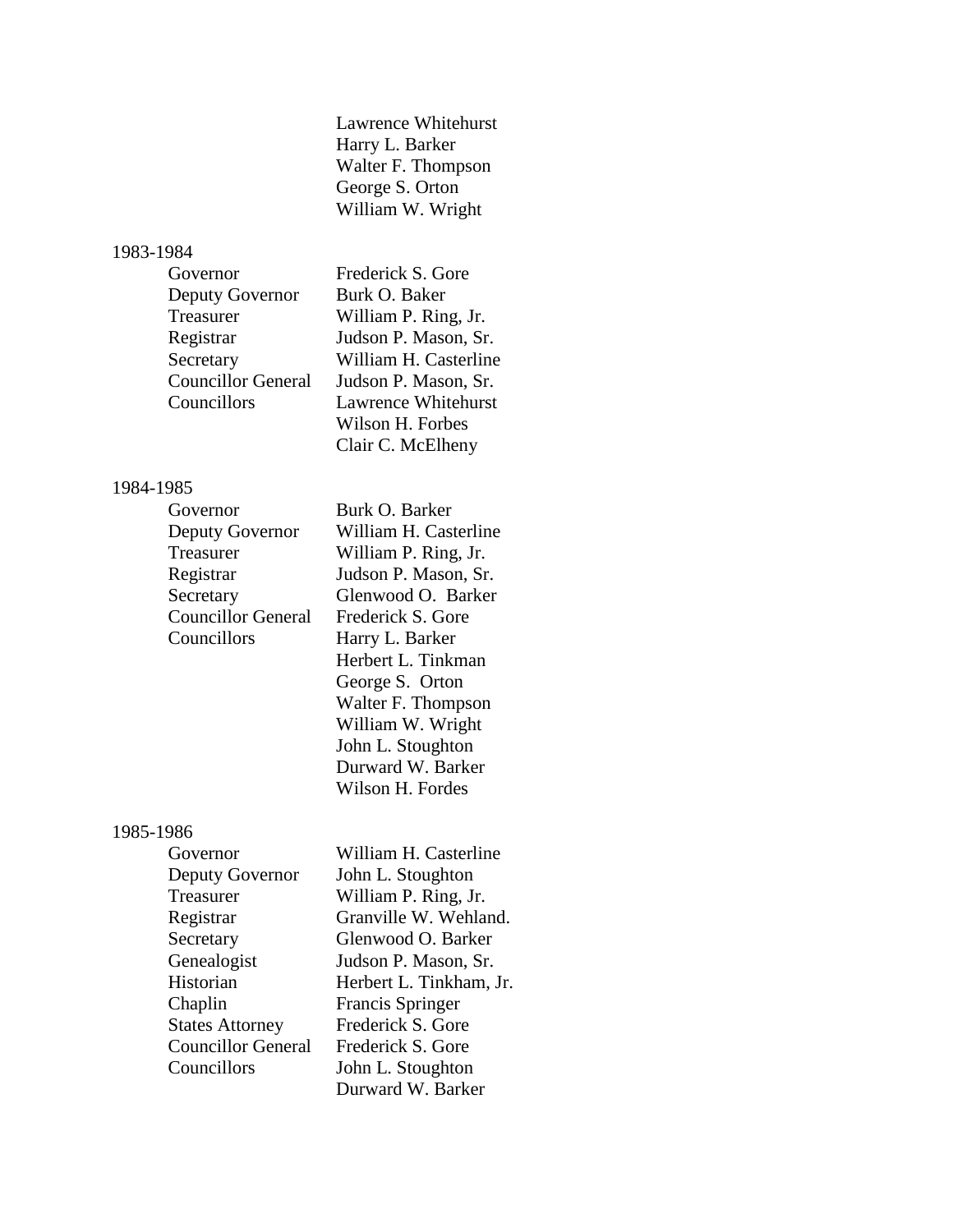Wilson H. Forbes Harry L. Barker Herbert L. Tinkham, Jr. George S. Orton Granville W. Wehland William W. Wright

Volney H. Rattan Granville W. Wehland Gordon V. Bond. William W. Wright, Jr. Glenwood O. Barker Judson P. Mason, Sr. Burk O. Barker.

William H. Casterline. Herbert L Tinkham, Jr. Frederick S. Gore George S. Orton

Granville W. Wehland William W. Wright James O. Barker Durward W. Barker Wilson H. Forbes

# 1986-1988

| Governor                  |
|---------------------------|
| Deputy Governor           |
| Treasurer                 |
| Registrar                 |
| Secretary                 |
| Genealogist               |
| Historian                 |
| <b>Councillor General</b> |
| Councillors               |
|                           |

1988-1989

| Governor                  | Volney H. Rattan       |
|---------------------------|------------------------|
| Deputy Governor           | Granville W. Wehland   |
| Treasurer                 | Gordon V. Bond.        |
| Registrar                 | William W. Wright, Jr. |
| Secretary                 | Glenwood O. Barker     |
| Genealogist               | Judson P. Mason, Sr.   |
| Historian                 | Burk O. Barker.        |
| <b>Councillor General</b> | William H. Casterline. |
| Councillors               | Frederick S. Gore.     |
|                           | Herbert L Tinkham, Jr. |
|                           | George S. Orton        |
|                           | Granville W. Wehland   |
|                           | William W. Wright      |
|                           | James O. Barker        |
|                           | Durward W. Barker      |
|                           | Wilson H. Forbes       |

#### 1989-1990

| Governor        | Volney H. Rattan  |
|-----------------|-------------------|
| Deputy Governor | William W. Wright |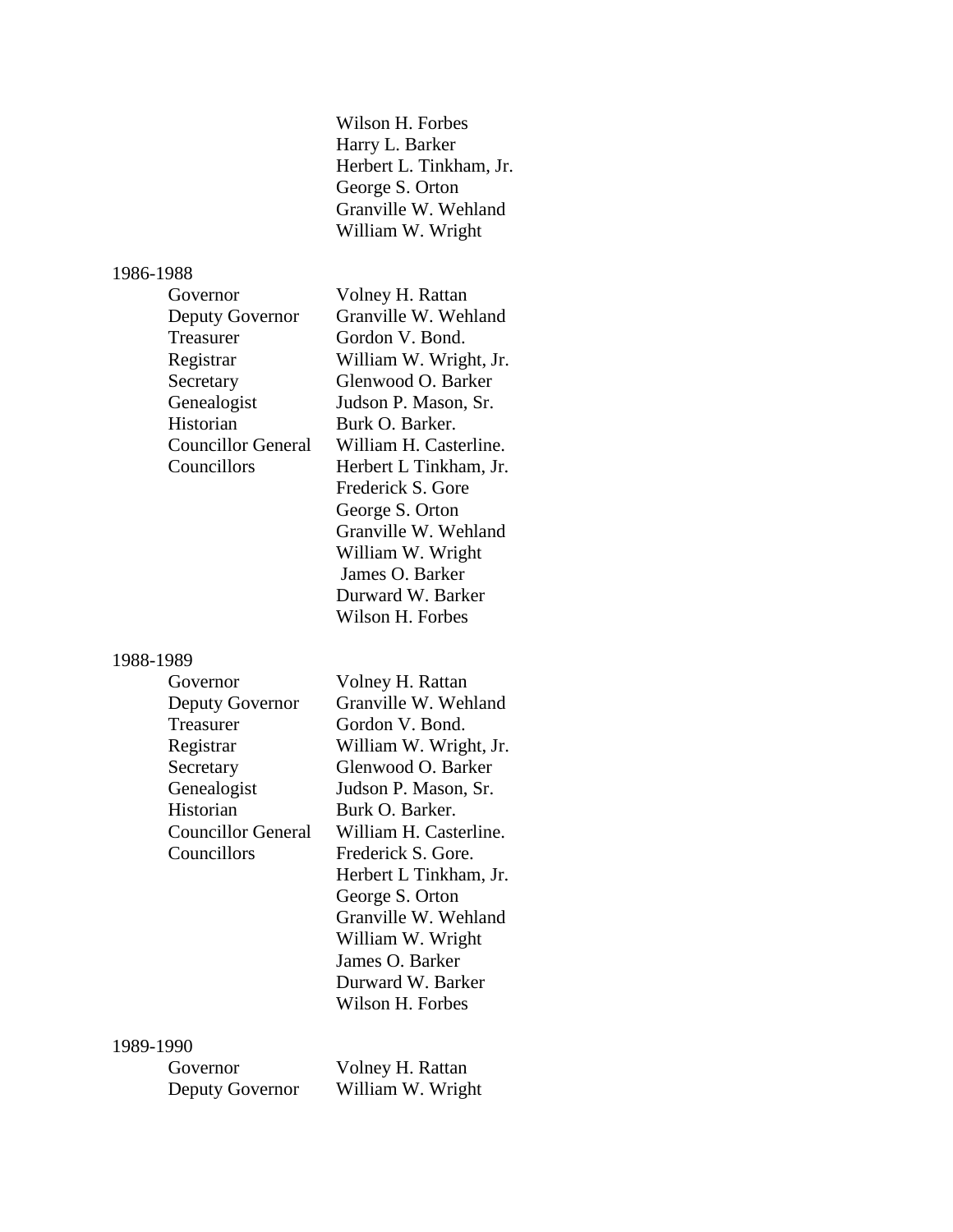| Treasurer<br>Registrar<br>Secretary<br>Genealogist<br>Historian<br><b>Councillor General</b><br>Councillors                                                        | Robert H. Starrett<br>Gordon W. Bond<br>Glenwood O. Barker<br>Judson P. Mason, Sr.<br>Burk O. Barker<br>William H. Casterline<br>Harry L. Barker<br>Herbert S. Tinkham, Jr.<br>Granville W. Wehland<br>William W. Wright<br>Gordon V. Bond                                            |
|--------------------------------------------------------------------------------------------------------------------------------------------------------------------|---------------------------------------------------------------------------------------------------------------------------------------------------------------------------------------------------------------------------------------------------------------------------------------|
| 1990-1991<br>Governor<br>Lt. Governor<br>Treasurer<br>Registrar<br>Secretary<br>Genealogist<br><b>Councillor General</b><br>Councillors                            | William W. Wright<br>Gordon V. Bond<br>Robert H. Starrett<br>Judson P. Mason, Sr.<br>Glenwood O. Barker<br>Judson P. Mason, Sr.<br>Volney H. Rattan<br>Gordon V. Bond<br>Granville W. Wehland<br>William W. Wright<br>Burk O. Barker<br>William H. Casterline<br>Wilson H. Forbes     |
| 1991-1992<br>Governor<br>Register<br>Secretary                                                                                                                     | William W. Wright<br>Judson P. Mason, Sr.<br>Glenwood O. Barker                                                                                                                                                                                                                       |
| 1992-1993<br>Governor<br>Deputy Governor<br>Treasurer<br>Registrar<br>Secretary<br>Genealogist<br>Historian<br>Chaplin<br><b>Councillor General</b><br>Councillors | Gordon V. Bond<br>Robert H. Starrett<br>William H. Mossburg<br>Donald E. Dye, Jr.<br>Donnel J. Hubbard<br>Judson P. Mason, Sr.<br>Burk O. Barker<br>Stephen T.D. Wallsteadt<br>William W. Wright<br>David P. Barker<br>Donnel J. Hubbard<br>Grant M. Mouser III<br>Glenwood O. Barker |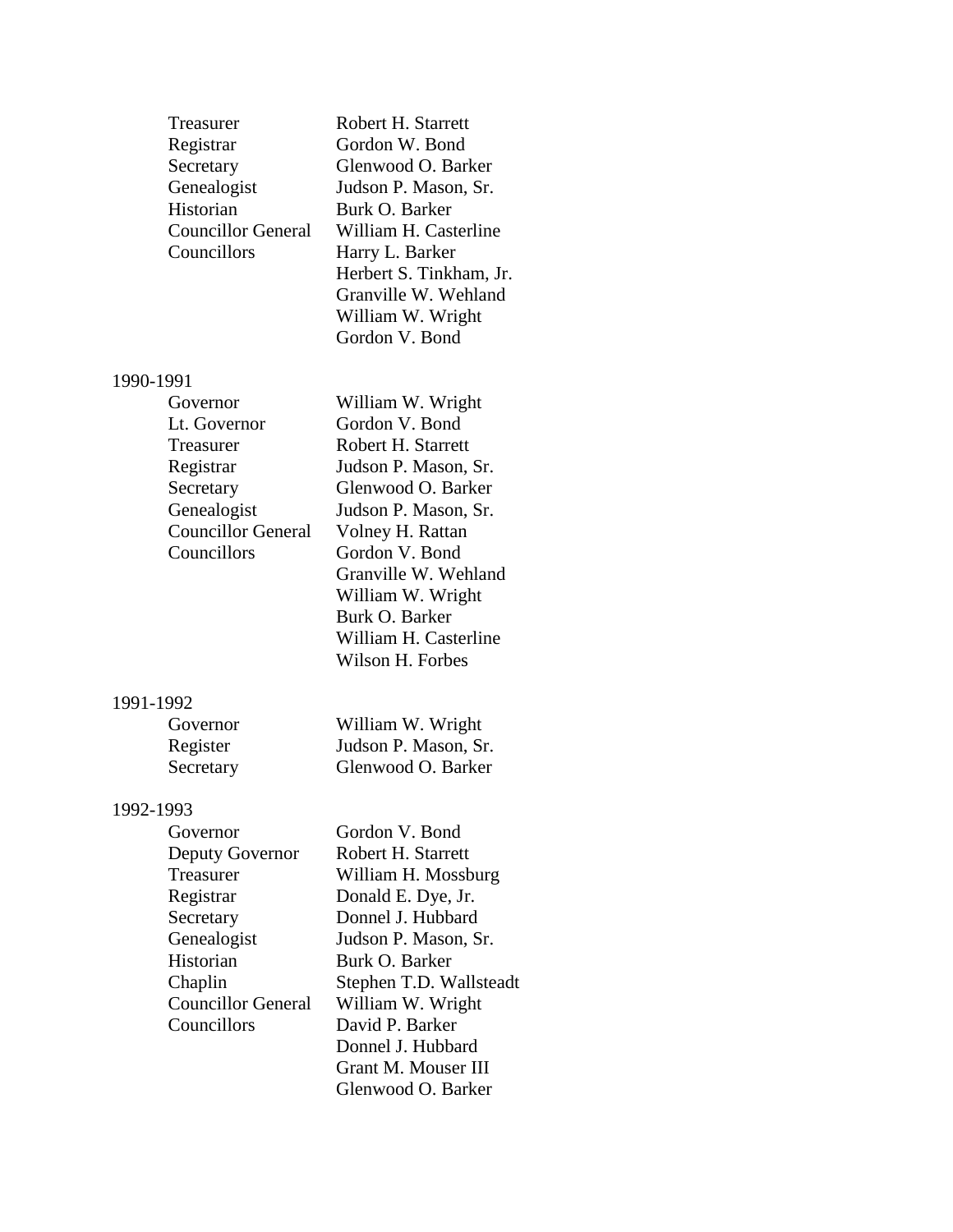William A. Diman Volney H. Rattan Frederick N. Barker, Jr. Samuel C. Redd Thatcher S. Wood

## 1993-1994

| Governor  | Robert H. Starrett |
|-----------|--------------------|
| Registrar | Donald E. Dye      |
| Secretary | Donnel J. Hubbard  |

# 1994-1995

| Governor  | Donnel J. Hubbard |
|-----------|-------------------|
| Registrar | Burk O. Barker    |
| Secretary | Thatcher S. Wood  |

## 1996-1997

| Governor  | Donnel J. Hubbard |
|-----------|-------------------|
| Registrar | Burk O. Barker    |
| Secretary | Thatcher S. Wood  |

# 1998-1999

| Governor  | Thatcher S. Wood  |
|-----------|-------------------|
| Registrar | Donnel J. Hubbard |
| Secretary | Volney H. Rattan  |

# 2000-2001

| Governor  | Thatcher S. Wood   |
|-----------|--------------------|
| Treasurer | Richard E. Whitson |
| Registrar | Donnel J. Hubbard  |
| Secretary | Daniel C. Warren   |

## 2001-2002

| Governor         | Thatcher S. Wood   |
|------------------|--------------------|
| <b>Treasurer</b> | Richard E. Whitson |
| Registrar        | Donnel J. Hubbard  |
| Secretary        | Daniel C. Warren   |

# 2003-2004

| Governor        | Thatcher S. Wood        |
|-----------------|-------------------------|
| Deputy Governor | Dr. Daniel C. Warren    |
| Treasurer       | Richard E. Whitson, Jr. |
| Registrar       | Donnel J. Hubbard       |
| Secretary       | Daniel C. Warren        |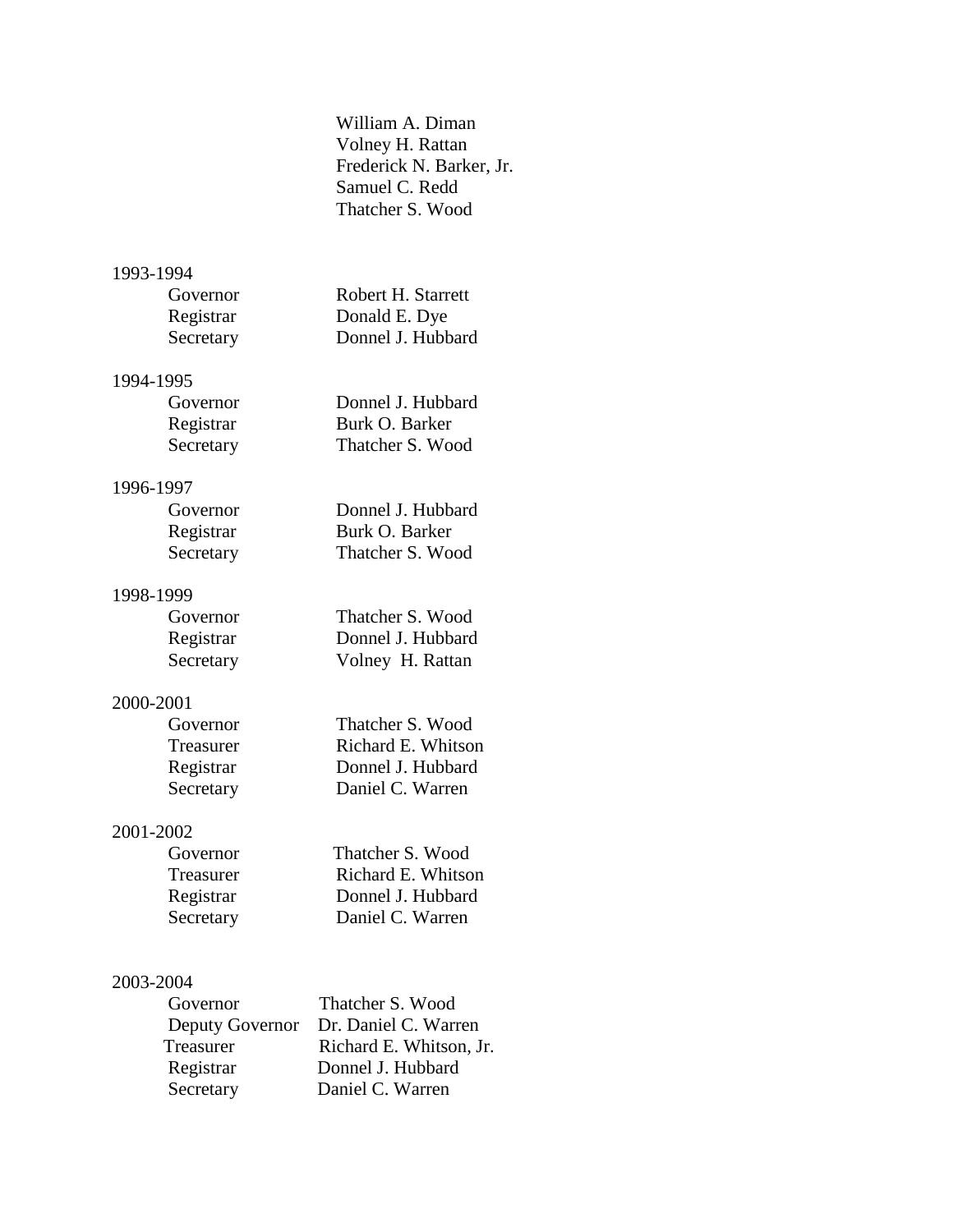| Chaplain                | Volney H. Rattan     |
|-------------------------|----------------------|
| <b>States Attorney</b>  | Fred S. Gore         |
| Genealogist             | Judson P. Mason, Sr. |
| Historian               | Arthur D. Batten     |
| <b>Deputy Secretary</b> | Grant E. Mouser, III |
| Deputy Registrar        | Donald W. Moore      |
| Councillors             | <b>Grant Mouser</b>  |
|                         | Judson P. Mason, Jr. |
|                         | Volney H. Rattan     |

## 2005-2006

| Governor         | Daniel C. Warren |
|------------------|------------------|
| Secretary        | Donald W. Moore  |
| <b>Treasurer</b> | Thatcher S. Wood |
| Registrar        | Frank Hyland     |

# 2007-2008

| Governor  | Arthur D. Batten                                  |
|-----------|---------------------------------------------------|
| Secretary | Donald W. Moore                                   |
| Treasure  | L. Taylor Cowardin                                |
| Registrar | Francis H. Hyland                                 |
|           | Councillor General Donnel J. Hubbard (2007-08-09) |
|           |                                                   |

# 2009-2010

| Governor               | Mike Lyman                                                  |
|------------------------|-------------------------------------------------------------|
| Deputy Governor        | Frank Hyland                                                |
| Chaplain               | <b>Russell Scott</b>                                        |
| Secretary              | Donald Moore                                                |
| Treasurer              | <b>Taylor Cowardin</b>                                      |
| Registrar              | Douglas Graves                                              |
| Genealogist            | Joseph Cannon                                               |
| <b>States Attorney</b> | <b>Charles Phebus</b>                                       |
| D/Treasurer            | <b>Thatcher Woods</b>                                       |
| Councillors            | Arthur Batten (2009-2010-2011)                              |
|                        | Dom Lay (2009-2010-2011) passed/replaced by Dr. Thomas Sale |
|                        | Francis Lay (2009-2010-2011)                                |

# 2010

|             | Councillor General Arthur Batten (2010-2011-2012)    |
|-------------|------------------------------------------------------|
| Councillors | Richard Raymond, III (2010-2011-2012)                |
|             | Robert Robbins (2010-2011-2012)                      |
|             | William L. Simpson, III (2010-2011-2012)             |
|             | Historian (to serve out remainder of term till 2010) |
|             | Donnel J. Hubbard                                    |